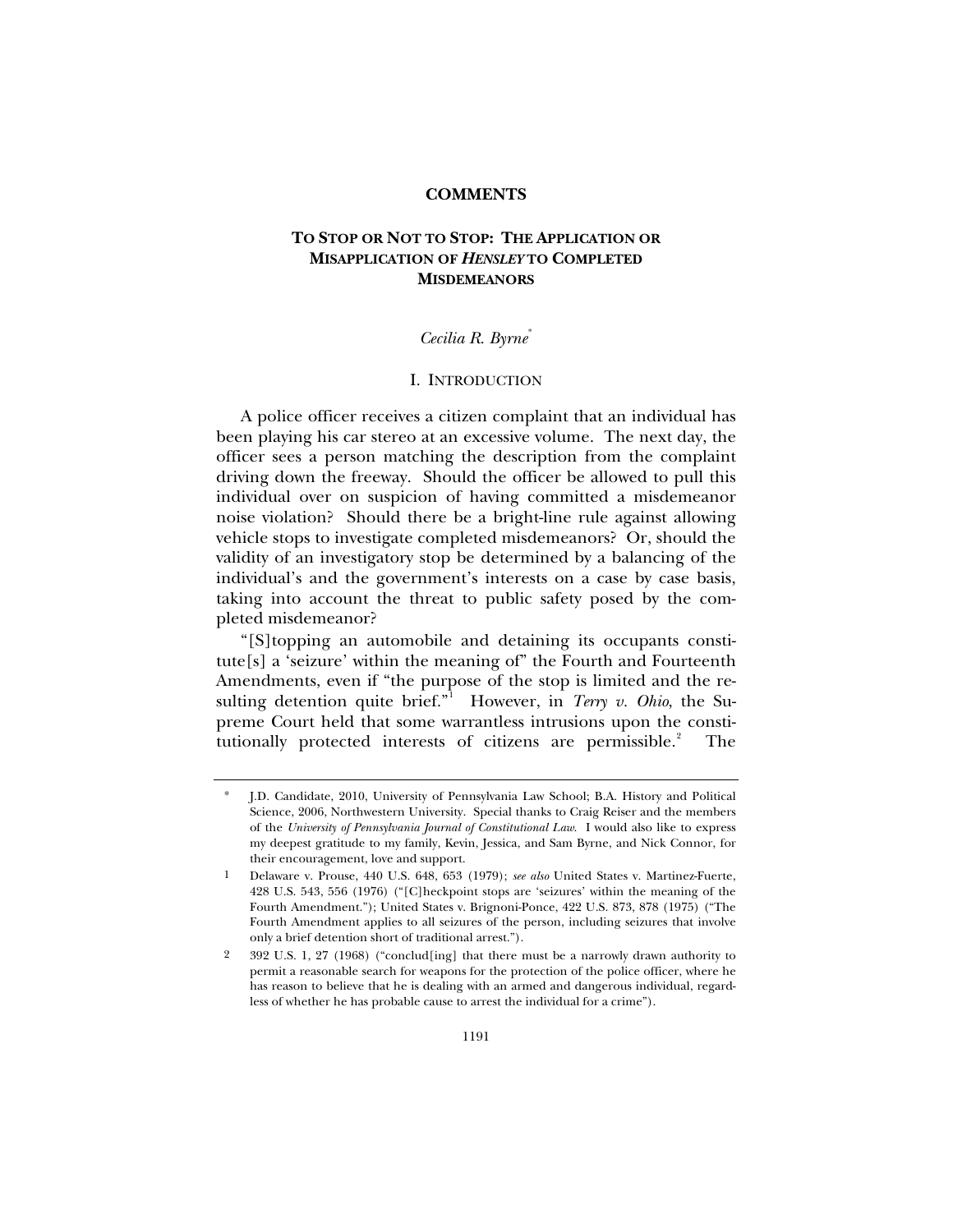standard of permissibility is whether the police officer is "able to point to specific and articulable facts which, taken together with rational inferences from those facts, reasonably warrant that intrusion."[3](#page-1-0) Thus, *Terry* established the "specific and articulable facts" standard, premised upon the requirement of imminent or ongoing criminal activity, as an exception to the warrant requirement.

In *United States v. Hensley*, the Court decided that the Fourth Amendment allows police officers to conduct *Terry* stops if they "have a reasonable suspicion, grounded in specific and articulable facts, that a person they encounter . . . is wanted in connection with a com-pleted felony."<sup>[4](#page-1-1)</sup> However, the Court in *Hensley* stopped short of deciding whether or not this ruling further extends to completed mis-demeanors.<sup>[5](#page-1-2)</sup>

This Comment examines the court decisions that address whether the *Hensley* holding also applies to completed misdemeanors. The Comment argues that the Court's holding in *Hensley* should extend to these misdemeanors and that the validity of *Terry* stops should be determined on a case by case basis.

In Parts II and III, this Comment examines decisions by federal and state courts that address this issue left unanswered by the Supreme Court in *Hensley*. In Part IV, this Comment argues that there should not be a bright-line rule against allowing *Terry* stops to investigate completed misdemeanors. Instead, the Court's holding in *Hensley* should extend to past misdemeanors and the validity of *Terry* stops should be determined by a balancing of the individual's and the government's interests on a case by case basis. In applying the Fourth Amendment balancing test, the Supreme Court has "consistently eschewed bright-line rules, instead emphasizing the fact-specific nature of the reasonableness inquiry." Rather than using the distinction between completed felonies and completed misdemeanors (both of which can threaten public safety) as the basis for ruling on the legal-

<span id="page-1-0"></span><sup>3</sup> *Id.* at 21.

<sup>4 469</sup> U.S. 221, 229 (1985).

<span id="page-1-2"></span><span id="page-1-1"></span><sup>5</sup> *See id.* ("We need not and do not decide today whether *Terry* stops to investigate all past crimes, however serious, are permitted."); *see also* George E. Dix, *Nonarrest Investigatory Detentions in Search and Seizure Law*, 1985 DUKE L.J. 849, 873–74 (1985) ("In *United States v. Hensley*, the Court carefully reserved the question whether 'all past crimes, however serious' permit nonarrest detentions on less than probable cause." (quoting *Hensley*, 469 U.S. at 229)).

<span id="page-1-3"></span><sup>6</sup> Ohio v. Robinette, 519 U.S. 33, 39 (1996); *see also* Green v. State, 348 So. 2d 428, 429 (Miss. 1977) ("Neither this Court nor the Supreme Court of the United States has ever been able to articulate a concrete rule to determine what circumstances might justify an investigatory stop.").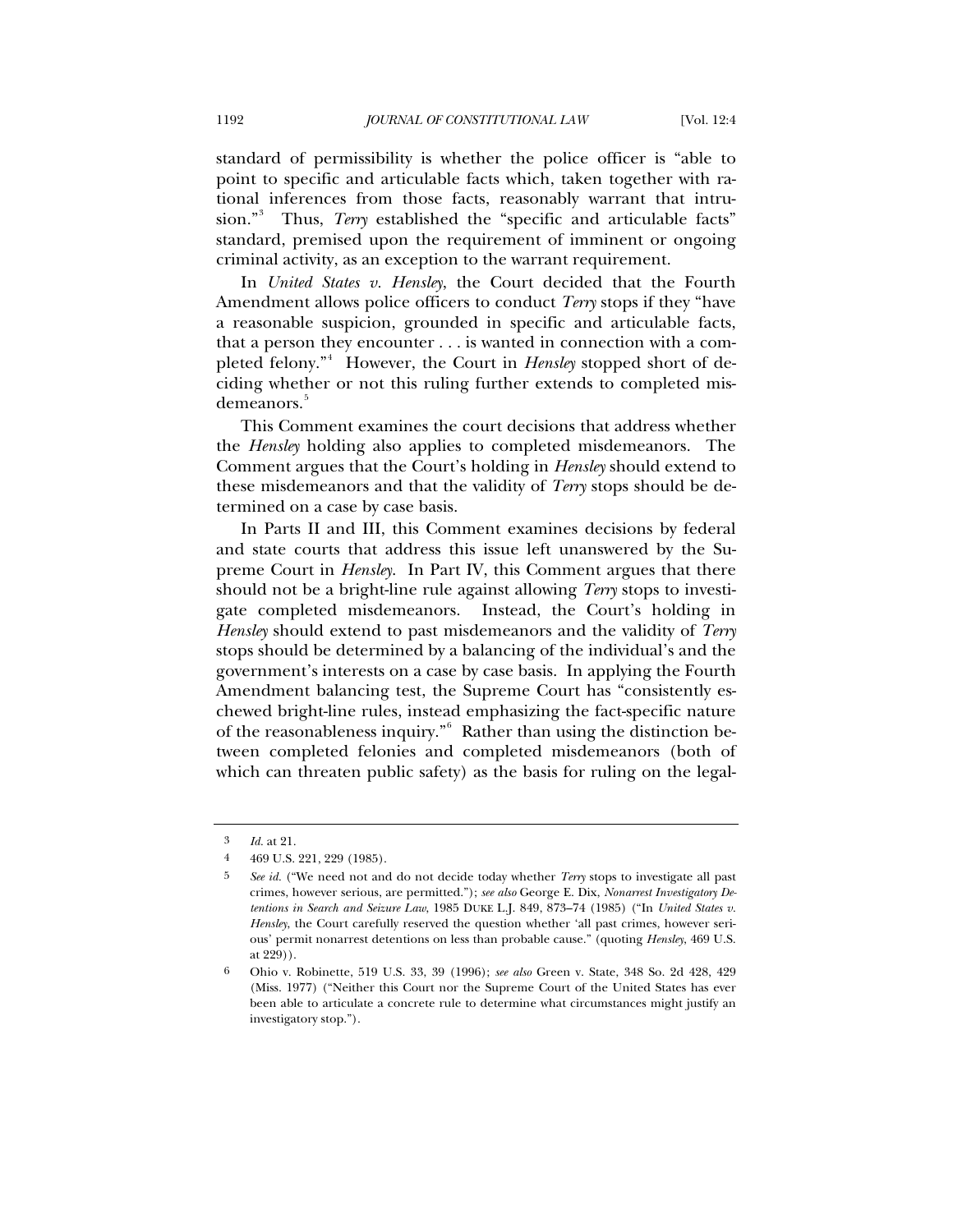ity of investigatory stops, the use of a balancing test would allow courts to determine whether a particular misdemeanor poses a seri-ous risk to public safety.<sup>[7](#page-2-0)</sup> For example, it would be unnecessary to differentiate between a case in which a citizen reports seeing an individual driving erratically and police officers believe the individual is intoxicated from a case in which the police officers themselves see the erratic driving, if the officers believe both situations pose an equal threat to public safety.

Finally, Part V of this Comment argues that stops to investigate completed misdemeanors should only be used as a means to protect the public and not as a tool to solve crimes. Public safety is the only government interest that would warrant the invasive intrusion into an individual's privacy rights resulting from stops to investigate past misdemeanors.

## II. FEDERAL CASE LAW: THE SIXTH, EIGHTH, NINTH, AND TENTH CIRCUITS CONSIDERATION OF THE ISSUE LEFT UNANSWERED IN *HENSLEY*

To date, four circuits have addressed the issue left unanswered in United States v. Hensley.<sup>[8](#page-2-1)</sup> In *Hensley*, police officers made an investigative stop of a person named in a "wanted flyer" they had received several days earlier. After opening the car door, the officer observed a revolver protruding from underneath the passenger's seat. The suspect was arrested and subsequently indicted by a federal grand jury for being a convicted felon in possession of firearms.<sup>[9](#page-2-2)</sup> The Supreme Court decided that the Fourth Amendment allows police officers to conduct *Terry* stops if they "have a reasonable suspicion, grounded in specific and articulable facts, that a person they encounter [is] in-volved in or is wanted in connection with a completed felony."<sup>[10](#page-2-3)</sup> The Court held that the proper way to determine the validity of these investigatory stops is to apply the same Fourth Amendment balancing test "already used to identify the proper bounds of intrusions that fur-

<span id="page-2-0"></span><sup>7</sup> *See generally* Floyd v. City of Crystal Springs, 749 So. 2d 110, 117 (Miss. 1999) ("The question is not whether a driver is suspected of a felony or misdemeanor, but whether a law enforcement officer acts reasonably in stopping a vehicle to investigate a complaint short of arrest."); William A. Schroeder, *Warrantless Misdemeanor Arrests and the Fourth Amendment*, 58 MO. L. REV. 771, 811 (1993) ("[I]n *Tennessee v. Garner*, the Court characterized the felony/misdemeanor distinction as 'highly technical,' 'minor,' and 'arbitrary.' The Court observed that many misdemeanors involve conduct more dangerous than that involved in many felonies." (footnotes omitted)).

<sup>8 469</sup> U.S. 221 (1985).

<span id="page-2-3"></span><span id="page-2-2"></span><span id="page-2-1"></span><sup>9</sup> *Id.* at 225.

<sup>10</sup> *Id.* at 229.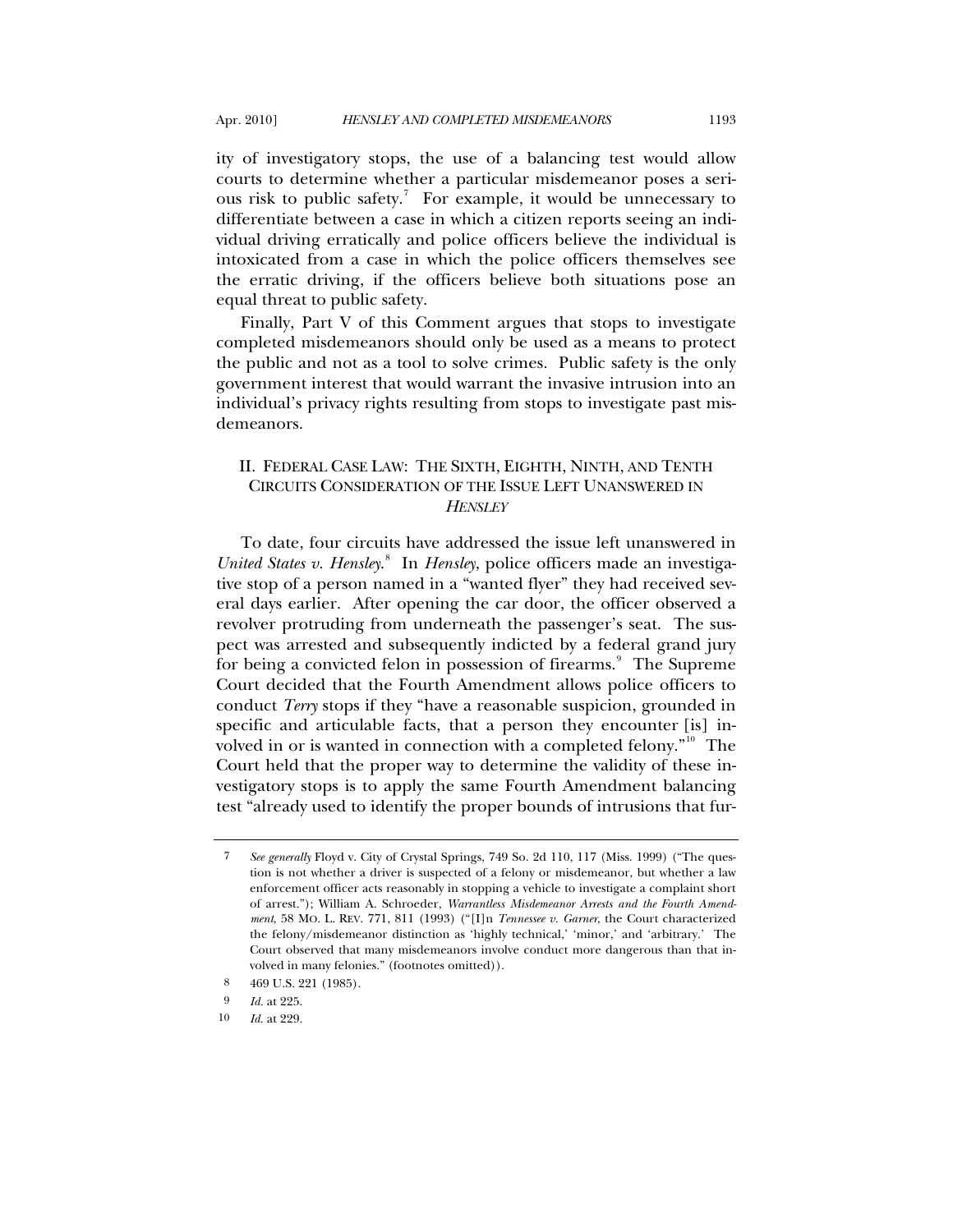ther investigations of imminent or ongoing crimes."<sup>[11](#page-3-0)</sup> This test weighs "the nature and quality of the intrusion on personal security against the importance of the governmental interests alleged to justify the intrusion." $12$ 

However, the Court in *Hensley* stopped short of deciding whether or not their ruling—that the Fourth Amendment allows police officers to conduct Terry stops if they have a reasonable suspicion, grounded in specific facts, that the person was involved or is wanted in connection with a completed felony—extends to completed mis-demeanors.<sup>[13](#page-3-2)</sup> The Court explicitly stated: "We need not and do not decide today whether *Terry* stops to investigate all past crimes, how-ever serious, are permitted."<sup>[14](#page-3-3)</sup>

The Sixth Circuit was the first circuit to examine this issue.<sup>[15](#page-3-4)</sup> In 2004, in *Gaddis ex rel. Gaddis v. Redford*, the Sixth Circuit created a bright-line prohibition against stops based on the reasonable suspicion of a "mere completed misdemeanor."[16](#page-3-5) In this case, the arrestee was alleged to have been driving erratically and to have been slumping in the car seat. The police officers stated they suspected he was intoxicated, in violation of Michigan law. When they stopped him, the officers testified that the arrestee jumped out of the car with a knife, although the arrestee denied having any knife.<sup>[17](#page-3-6)</sup>

The court summarized the state of Fourth Amendment jurisprudence in the Sixth Circuit and held:

Police may make an investigative stop of a vehicle when they have reasonable suspicion of an ongoing crime, whether it be a felony or misdemeanor, including drunk driving in jurisdictions where that is a criminal offense. Police may also make a stop when they have reasonable suspicion of a completed felony, though not of a mere completed misdemeanor.

- <span id="page-3-4"></span>15 Gaddis *ex rel.* Gaddis v. Redford, 364 F.3d 763 (6th Cir. 2004).
- 16 *Id.* at 771 n.6.
- <span id="page-3-5"></span>17 *Id.* at 766–67.

<span id="page-3-0"></span><sup>11</sup> *Id.* at 228; *see also* United States v. Place, 462 U.S. 696, 703 (1983) ("We must balance the nature and quality of the intrusion on the individual's Fourth Amendment interests against the importance of the governmental interests alleged to justify the intrusion."); Michigan v. Summers, 452 U.S. 692, 698 n.7, 698–701 (1981) (reinforcing the idea of a balancing test between intrusions on Fourth Amendment interests and governmental interests).

<span id="page-3-1"></span><sup>12</sup> *Hensley*, 469 U.S. at 228.

<span id="page-3-2"></span><sup>13</sup> *Id.* at 229; *see also* Dix, *supra* note 5, at 873–74.

<span id="page-3-3"></span><sup>14</sup> *Hensley*, 469 U.S. at 229; *see also* Dix, *supra* note 5, at 873–74 ("In *United States v. Hensley*, the Court carefully reserved the question whether 'all past crimes, however serious' permit nonarrest detentions on less than probable cause." (quoting *Hensley*, 469 U.S. at 229)).

<span id="page-3-7"></span><span id="page-3-6"></span><sup>18</sup> *Id.* at 771 n.6 (citations omitted).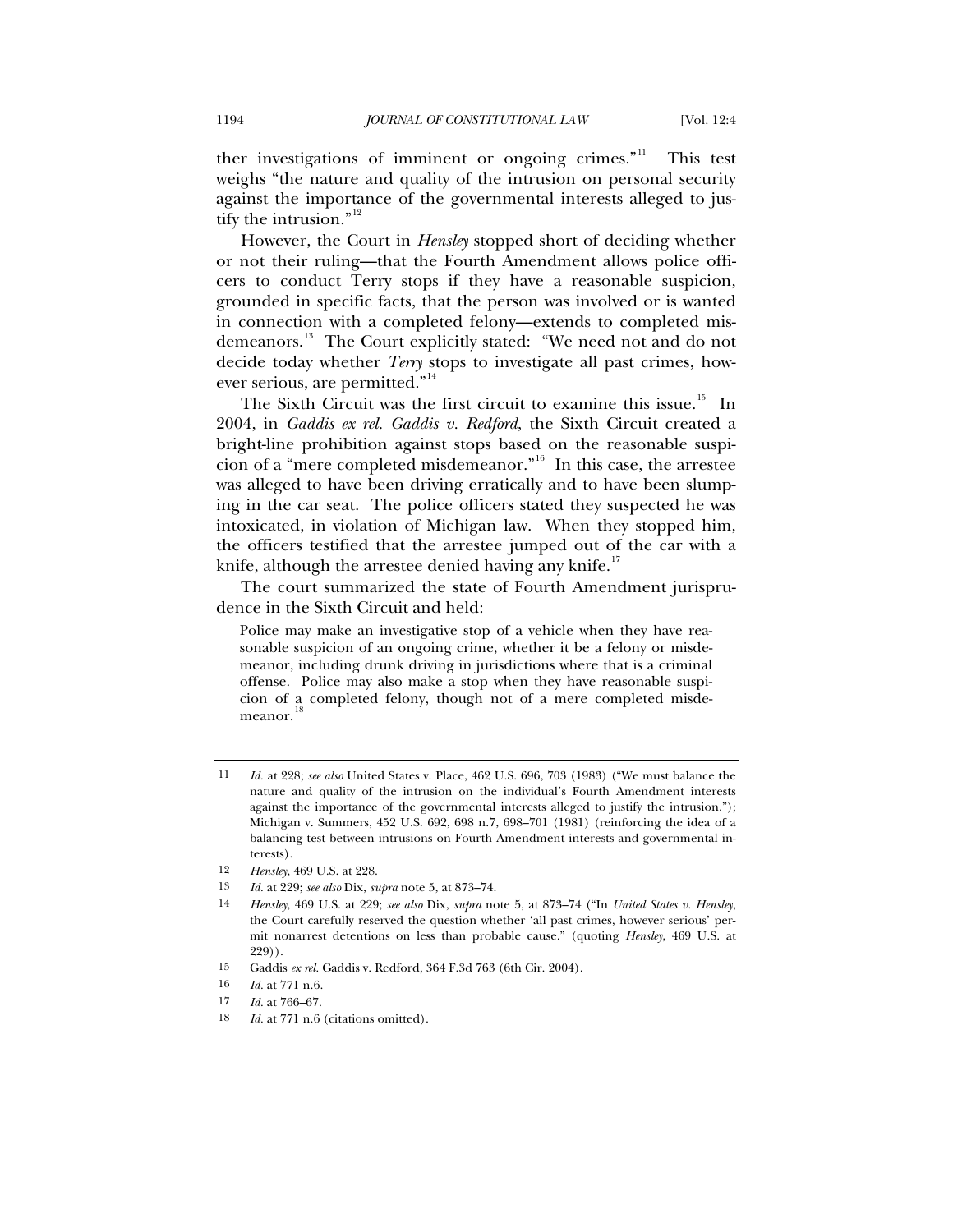The Ninth Circuit was the next circuit to consider this issue.<sup>[19](#page-4-0)</sup> In 2007, in *United States v. Grigg*, the Ninth Circuit refused the per se standard adopted by the Sixth Circuit three years prior. $^{20}$  $^{20}$  $^{20}$  In this case, police officers discovered an unregistered firearm while conducting an investigative stop of the defendant pursuant to a citizen's complaint that the defendant had been playing his car stereo at excessive volume earlier in the day.<sup>[21](#page-4-2)</sup> The court in *Grigg* instructed "that a reviewing court must consider the nature of the misdemeanor offense in question, with particular attention to the potential for ongoing or repeated danger (*e.g.*, drunken or reckless driving), and any risk of escalation (*e.g.*, disorderly conduct, assault, domestic violence).<sup>"[22](#page-4-3)</sup> It further held:

An assessment of the "public safety" factor should be considered within the totality of the circumstances, when balancing the privacy interests at stake against the efficacy of a *Terry* stop, along with the possibility that the police may have alternative means to identify the suspect or achieve the investigative purpose of the stop.<sup>2</sup>

In the same year, the Tenth Circuit also refused a bright-line prohibition against *Terry* stops to investigate completed misdemeanors.<sup>[24](#page-4-5)</sup> In *United States v. Moran*, the Tenth Circuit followed the same reasoning applied by the Ninth Circuit in *Grigg* and held that, in order to determine the constitutionality of an investigatory stop, courts must balance "the nature and quality of the intrusion on personal security against the importance of the governmental interests alleged to justify the intrusion."[25](#page-4-6) In this case, the defendant's car was stopped by

<span id="page-4-0"></span><sup>19</sup> United States v. Grigg, 498 F.3d 1070 (9th Cir. 2007).

<span id="page-4-2"></span><span id="page-4-1"></span><sup>20</sup> *Id.* at 1081.

<sup>21</sup> *Id.* at 1072–73.

<span id="page-4-3"></span><sup>22</sup> *Id.* at 1081.

<span id="page-4-4"></span><sup>23</sup> *Id.*; *see also* Aaron Steinberg, Terry *Stop of a Vehicle to Investigate a Completed Misdemeanor Crime:* U.S. v. Grigg*, a Case of First Impression in the Ninth Circuit*, 36 W. ST. U. L. REV. 207, 219 (2009) (explaining that "[t]he Ninth Circuit's ruling in *Grigg* emphasized that an individual's Fourth Amendment interest varies according to the circumstances of the stop" and noting that, in this way, the court demonstrated "that there is some obligation on the part of an officer to use less intrusive means of investigating a completed petty offense, rather than merely stopping a suspect for questioning when other means of investigation existed").

<span id="page-4-5"></span><sup>24</sup> United States v. Moran, 503 F.3d 1135, 1141 (10th Cir. 2007); *see also* Rachel S. Chase, Case Comment, *Criminal Procedure—Tenth Circuit Authorizes Investigatory Stops Based on Past Misdemeanor Offenses—*United States v. Moran*, 503 F.3d 1135 (10th Cir. 2007)*, 42 SUFFOLK U. L. REV. 259, 266 (2008) ("In *United States v. Moran*, the Tenth Circuit considered the constitutionality of investigatory stops based on reasonable suspicion of a past misdemeanor. The court's decision to apply a fact-specific balancing test comports with the constitutional limits of the Fourth Amendment and remains consistent with the majority of circuit courts that have addressed the issue.").

<span id="page-4-6"></span><sup>25</sup> *Moran*, 503 F.3d at 1141 (quoting United States v. Hensley, 469 U.S. 221, 228 (1985)).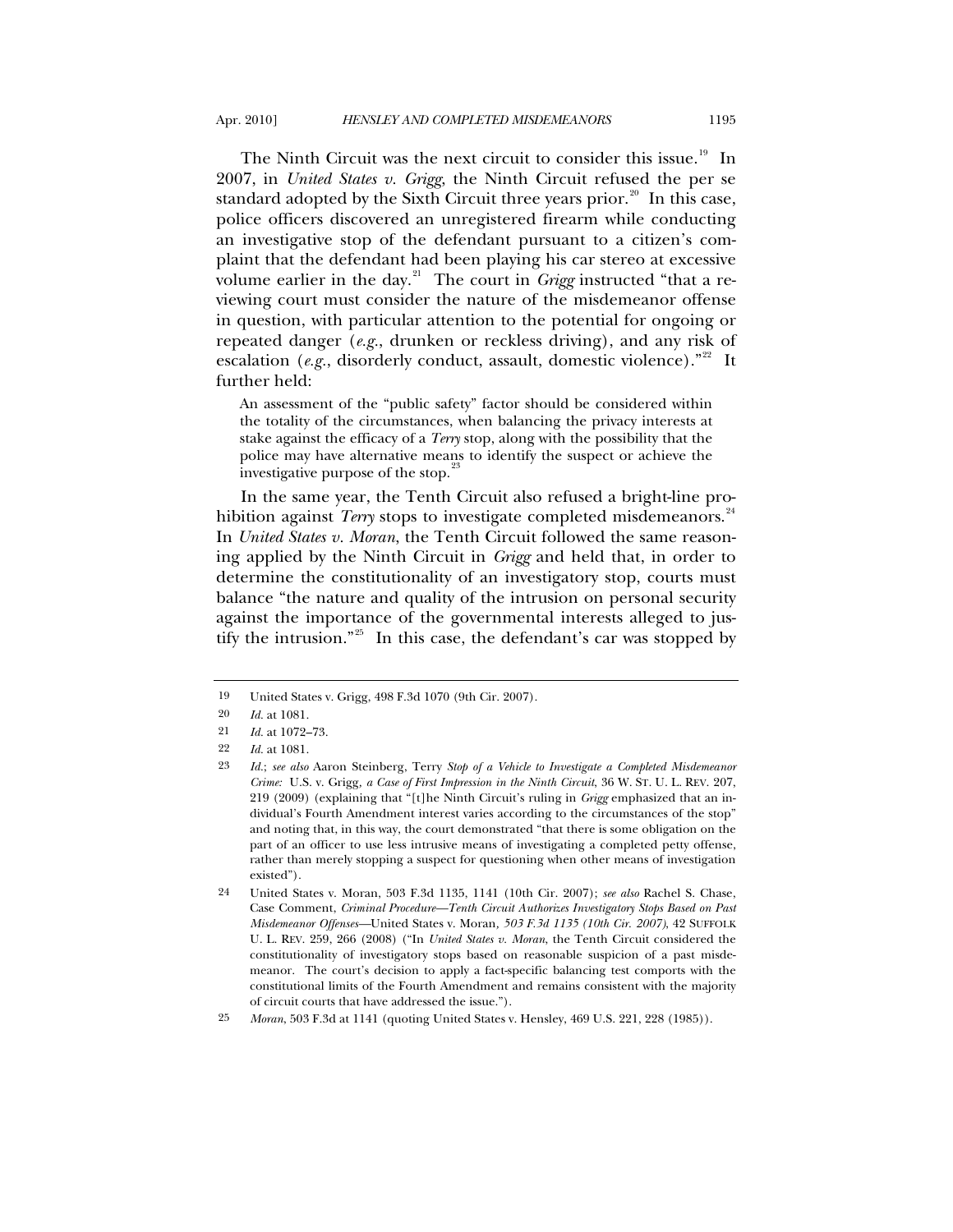police officers, who found a loaded shotgun inside, after landowners reported him trespassing in order to reach a public hunting area. $^{26}$  $^{26}$  $^{26}$ The *Moran* court noted that "the governmental interest in crime prevention and detection, necessarily implicated in a stop to investigate ongoing or imminent criminal conduct, may not be present when officers are investigating past criminal conduct," and determined that the governmental interest in "solving crimes and bringing offenders to justice" is particularly strong when the criminal activity involves a threat to public safety. $27$ 

Finally, in 2008, the Eighth Circuit weighed in on the issue left unanswered in *Hensley*. [28](#page-5-2) In *United States v. Hughes*, the Eighth Circuit followed the examples set by the Ninth and Tenth Circuits and refused a per se standard prohibiting police from conducting *Terry* stops on the basis of a reasonable suspicion, grounded in specific and articulable facts, that a person was involved or is wanted in connection with a completed misdemeanor. $2^9$  In this case, the defendant, who was later charged with being a felon in possession of ammunition, was stopped and searched because he was standing near a bus stop in a high crime area and he matched the description given by the police dispatcher of someone who had recently committed crimi-nal trespass.<sup>[30](#page-5-4)</sup>

In *Hughes*, the court followed the balancing test used in *Hensley* to determine the validity of the investigatory stop at issue and noted that "[u]nder this test, the nature of the misdemeanor and potential threats to citizens' safety are important factors."<sup>[31](#page-5-5)</sup> When the Eighth Circuit applied the Fourth Amendment balancing test to the facts at issue in the case, it held that the governmental interest in investigating an earlier trespass did not outweigh the defendant's individual interest of being free from arbitrary interference by the police.<sup>[32](#page-5-6)</sup>

Thus, only one out of four circuits to address this issue has adopted a bright-line prohibition against *Terry* stops to investigate

<span id="page-5-0"></span><sup>26</sup> *Id.* at 1138–39.

<span id="page-5-1"></span><sup>27</sup> *Id.* at 1142 (citing *Hensley*, 469 U.S. at 228–29).

<span id="page-5-2"></span><sup>28</sup> *See* United States v. Hughes, 517 F.3d 1013, 1017–18 (8th Cir. 2008) (holding that a *Terry* stop may be justified if a police officer has reasonable suspicion that a crime has been committed, but the stop and frisk at issue was not a justified *Terry* stop).

<span id="page-5-3"></span><sup>29</sup> *See id.* at 1017 (holding that specific and articulable facts can support and justify reasonable suspicion for a *Terry* stop).

<span id="page-5-5"></span><span id="page-5-4"></span><sup>30</sup> *Id.* at 1015–16.

<sup>31</sup> *Id.* at 1017; *accord* United States v. Grigg, 498 F.3d 1070, 1081 (2007); *Moran*, 503 F.3d at 1141.

<span id="page-5-6"></span><sup>32</sup> *See Hughes*, 517 F.3d at 1018.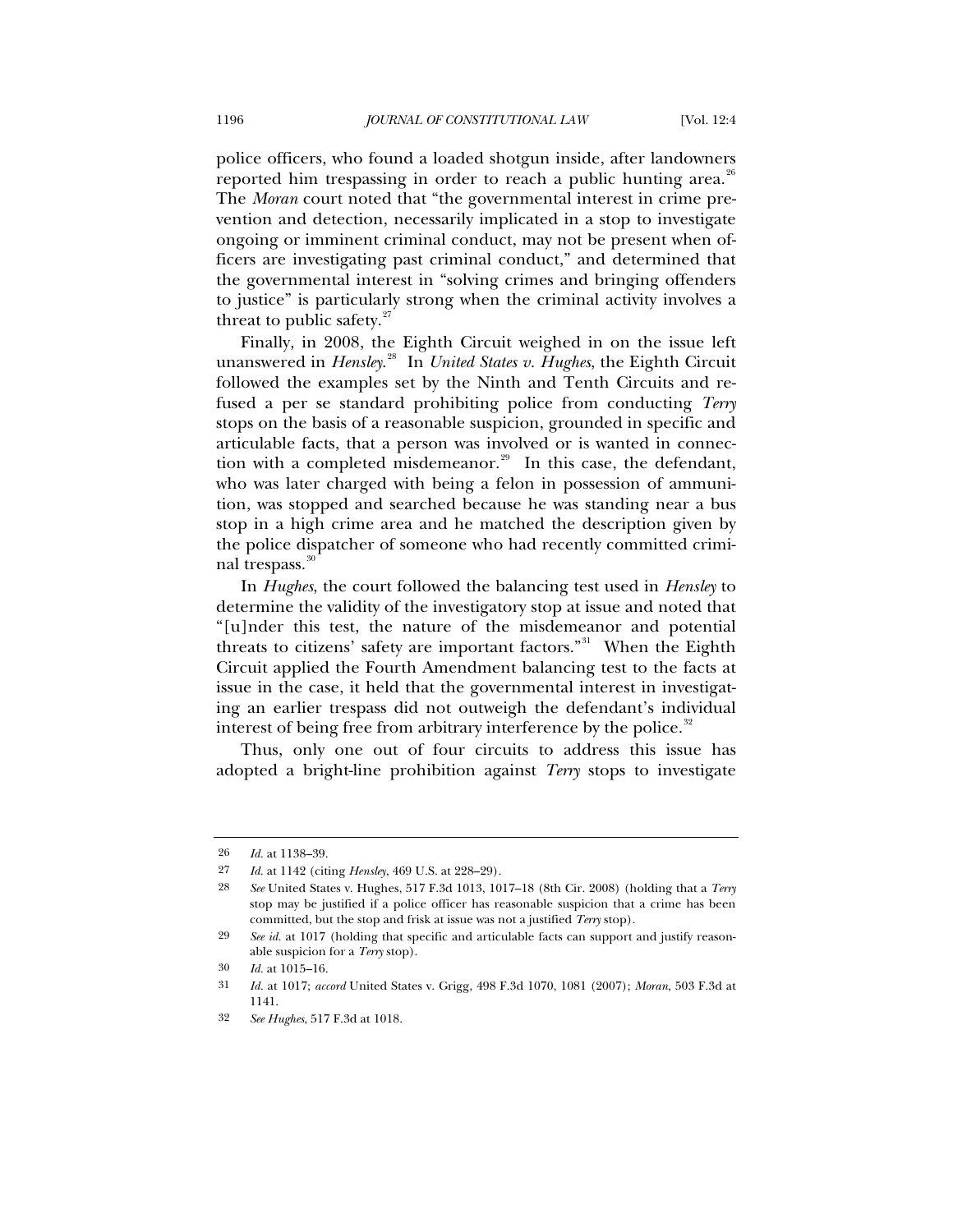completed misdemeanors.<sup>[33](#page-6-0)</sup> While the Eighth, Ninth, and Tenth Circuits have all extended the Court's holding in *Hensley* to reach to prior misdemeanors, they have refused a per se rule.<sup>[34](#page-6-1)</sup> These circuits determine the constitutionality of *Terry* stops to investigate completed misdemeanors by balancing the individual's and government's interests on a case by case basis.<sup>3</sup>

# III. STATE CASE LAW: INCONSISTENCY IN STATE COURT DECISIONS REGARDING WHETHER OR NOT TO ALLOW *TERRY* STOPS TO INVESTIGATE COMPLETED MISDEMEANORS

In addition to federal court decisions, state court decisions are important to consider in evaluating whether or not to allow *Terry* stops to investigate completed misdemeanors. State court decisions shed light on the importance of civil rights because states have the option to protect individual liberties above and beyond what federal law allows. In August of 1986, Justice William Brennan praised state court actions in a speech to the ABA's Section of Individual Rights and Responsibilities and stressed the importance of considering state court decisions in the evaluation of American law. Brennan stated:

[The] rediscovery by state supreme courts of the broader protections afforded their own citizens by their state constitutions—spawned in part certainly by dissatisfaction with the decisional law being announced these days by the United States Supreme Court—is probably the most important development in constitutional jurisprudence in our times. For state constitutional law will assume an increasingly more visible role in American law in the years ahead.<sup>3</sup>

Thus, it is important to consider all cases, both state and federal, in order to make an informed evaluation of the reasonableness of *Terry* stops to investigate completed misdemeanors.

Many state courts have addressed the issue left unanswered in *Hensley* and, like the federal courts of appeals, have come to different conclusions about whether or not to allow *Terry* stops to investigate completed misdemeanors.<sup>[37](#page-6-4)</sup> Both the Court of Appeals of Minnesota and the Court of Appeals of Florida, Fourth District, have adopted a

<span id="page-6-1"></span><span id="page-6-0"></span><sup>33</sup> *See supra* note 18 and accompanying text.

<sup>34</sup> *See Hughes*, 517 F.3d at 1018; *Moran*, 503 F.3d at 1141; *Grigg*, 498 F.3d at 1081.

<sup>35</sup> *See supra* note 34.

<span id="page-6-4"></span><span id="page-6-3"></span><span id="page-6-2"></span><sup>36</sup> Paul Marcotte, *Federalism and the Rise of State Courts*, 73 A.B.A. J. 60, 64 (1987).

<sup>37</sup> *See, generally*, State v. Bennett, 520 So. 2d 635, (Fla. Dist. Ct. App. 1988); State v. Burgess, 776 A.2d 1223 (Me. 2001); Blaisdell v. Comm'r of Pub. Safety, 375 N.W.2d 880 (Minn. Ct. App. 1985); Floyd v. City of Crystal Springs, 749 So. 2d 110 (Miss. 1999); City of Devils Lake v. Lawrence, 639 N.W.2d 466 (N.D. 2002); State v. Duncan, 43 P.3d 513 (Wash. 2002).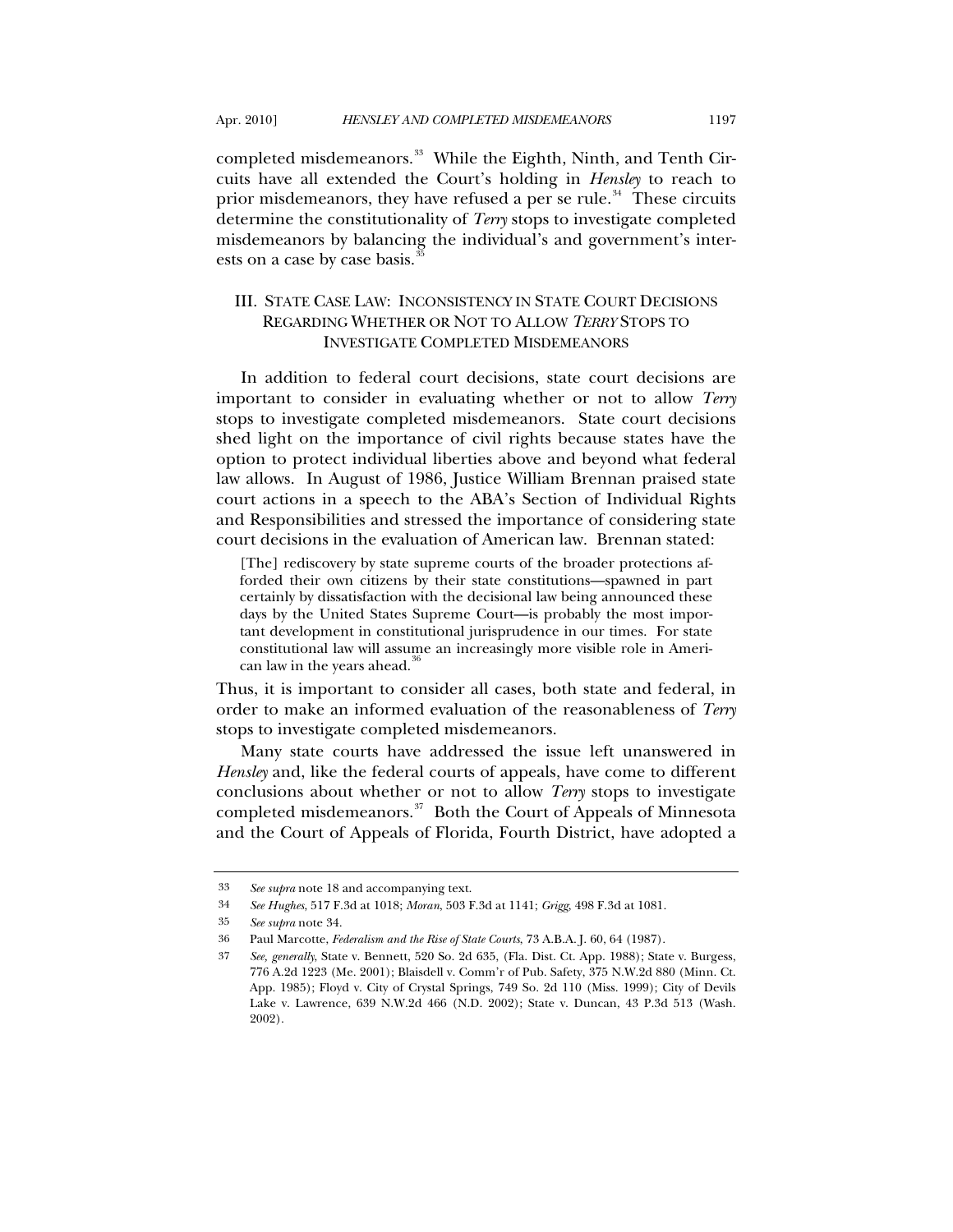bright-line prohibition against allowing police to stop vehicles in order to investigate past misdemeanors.<sup>3</sup>

In 1985, the Court of Appeals of Minnesota concluded in *Blaisdell v. Commissioner of Public Safety* that "the limited benefits to the public interest resulting from warrantless vehicle stops to investigate past misdemeanors do not outweigh the intrusion on the 'motorists' right to free passage without interruption."<sup>[39](#page-7-1)</sup> In this case, a clerk at a service station reported that a car, which was driven by a licensee, had been involved in a "no-pay" theft two months earlier. An officer stopped the licensee's car and only then noticed that the licensee appeared to be intoxicated. After failing a preliminary breath test, the licensee was arrested for DWI.<sup>[40](#page-7-2)</sup>

The Minnesota court in *Blaisdell* held that all vehicle stops to in-vestigate past misdemeanors violate the Fourth Amendment<sup>[41](#page-7-3)</sup> and emphasized that automobile stops to investigate completed misdemeanors do not advance the governmental interest in solving crimes, since the owner of a car can be easily identified by looking up the li-cense plate numbers of the vehicle.<sup>[42](#page-7-4)</sup> The court concluded by stating: "While we can envision situations where an automobile stop could advance the public interest to a greater degree than the present stop, we do not believe this will arise in a misdemeanor context with sufficient frequency to appreciably advance the public interest in solving past crimes."<sup>[43](#page-7-5)</sup>

In 1988, the Court of Appeals of Florida, Fourth District, followed the 1985 ruling of the Minnesota Court of Appeals in *Blaisdell* and crafted a per se rule prohibiting police from stopping vehicles to in-vestigate past misdemeanors.<sup>[44](#page-7-6)</sup> Indeed, in *State v. Bennett*, the Florida appellate court affirmed an order of the trial court holding that stops to investigate suspects of completed misdemeanors are not permissi $ble.$ <sup>[45](#page-7-7)</sup>

<span id="page-7-0"></span><sup>38</sup> *See Bennett*, 520 So. 2d at 636 (accepting trial court's findings in favor of a bright-line prohibition); *Blaisdell*, 375 N.W.2d at 883–84 (rejecting "warrantless vehicle stops to investigate past misdemeanors").

<span id="page-7-1"></span><sup>39</sup> *Blaisdell*, 375 N.W.2d at 883–84 (quoting United States v. Martinez-Fuerte, 428 U.S. 543*,*  557–58 (1976)).

<span id="page-7-2"></span><sup>40</sup> *Id.* at 881.

<span id="page-7-3"></span><sup>41</sup> *Id.* at 884; *accord Martinez-Fuerte*, 428 U.S. at 557–58 (stating that checkpoint stops do intrude to a limited extent on motorists' rights to "free passage without interruption" (quoting Carroll v. United States, 267 U.S. 132, 154 (1925)).

<span id="page-7-4"></span><sup>42</sup> *Blaisdell*, 375 N.W.2d at 883.

<span id="page-7-5"></span><sup>43</sup> *Id.*

<span id="page-7-6"></span><sup>44</sup> *See* State v. Bennett, 520 So. 2d 635, 636 (Fla. Dist. Ct. App. 1988) (holding that "stops to investigate suspects of past misdemeanors are not permissible").

<span id="page-7-7"></span><sup>45</sup> *Id.*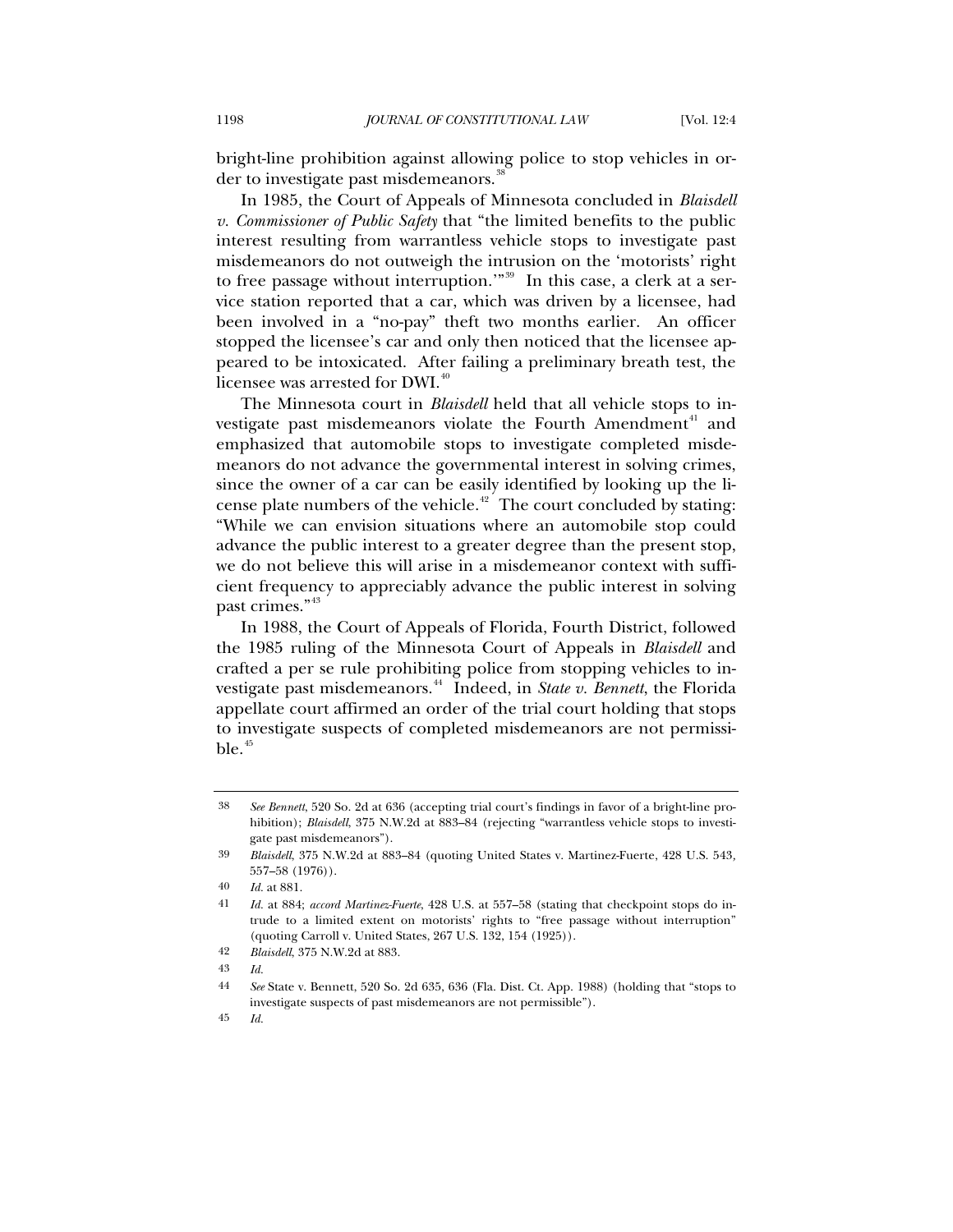In contrast to the rulings of the appellate courts in Minnesota and Florida, other states have rejected a per se rule prohibiting *Terry* stops to investigate past misdemeanors.<sup>[46](#page-8-0)</sup> In 1986, in *State v. Myers*, the Court of Appeals of Louisiana, Second Circuit, applied the Fourth Amendment balancing test to analyze the constitutionality of a vehi-cle stop to investigate the suspect of a completed misdemeanor.<sup>[47](#page-8-1)</sup> In this case, the defendant's car was stopped by an officer who had received a teletype message to be on the lookout for a vehicle whose description matched the defendant's. The vehicle in question was distinctive and had been seen running a stop sign earlier in the day. After stopping the defendant, the officer discovered that the defen-dant had been driving under the influence of alcohol.<sup>[48](#page-8-2)</sup> In *Myers*, the court held that a teletype message notifying officers to be on the lookout for a vehicle whose description matched the defendant's provided the police officer with reasonable cause to stop the defendant for the limited purpose of checking the driver's identification a purpose which could not be accomplished simply by looking at the license plate.<sup>[49](#page-8-3)</sup> The Louisiana court ruled that the police may stop any person whom an officer reasonably suspects of committing an offense, be it a felony or a misdemeanor, and ask for the person's name, address, and an explanation of his actions.<sup>[50](#page-8-4)</sup>

In *State v. Blankenship*, a victim reported that the defendant's car was involved in an accident with hers, that it left the scene of the accident, and that the driver was intoxicated. Defendant contended that the initial stop of his automobile was unlawful, and therefore the evidence of intoxication should have been suppressed.<sup>[51](#page-8-5)</sup> The Court of Criminal Appeals of Tennessee held that "some intrusions upon the constitutionally protected interests of citizens [are] permissible. The standard of permissibility is whether the police officer is 'able to point to specific and articulable facts which, taken together with rational inferences from those facts, reasonably warrant that intru-sion."<sup>[52](#page-8-6)</sup> The court applied the Fourth Amendment balancing test to the case at issue and concluded that the information provided to the police officer met the "'specific and articulable facts'" standard, and

<span id="page-8-0"></span><sup>46</sup> *See generally* State v. Burgess, 776 A.2d 1223 (Me. 2001); Floyd v. City of Crystal Springs, 749 So. 2d 110 (Miss. 1999); City of Devils Lake v. Lawrence, 639 N.W.2d. 466 (N.D. 2002); State v. Duncan, 43 P.3d 513 (Wash. 2002).

<span id="page-8-1"></span><sup>47</sup> State v. Myers, 490 So. 2d 700 (La. Ct. App. 1986).

<span id="page-8-2"></span><sup>48</sup> *Id.* at 701–02.

<span id="page-8-3"></span><sup>49</sup> *Id.* at 703.

<span id="page-8-4"></span><sup>50</sup> *Id.* at 703–04.

<span id="page-8-6"></span><span id="page-8-5"></span><sup>51</sup> State v. Blankenship, 757 S.W.2d 354, 356 (Tenn. Crim. App. 1988).

<sup>52</sup> *Id.* at 356 (quoting Terry v. Ohio, 392 U.S. 1, 21 (1968)).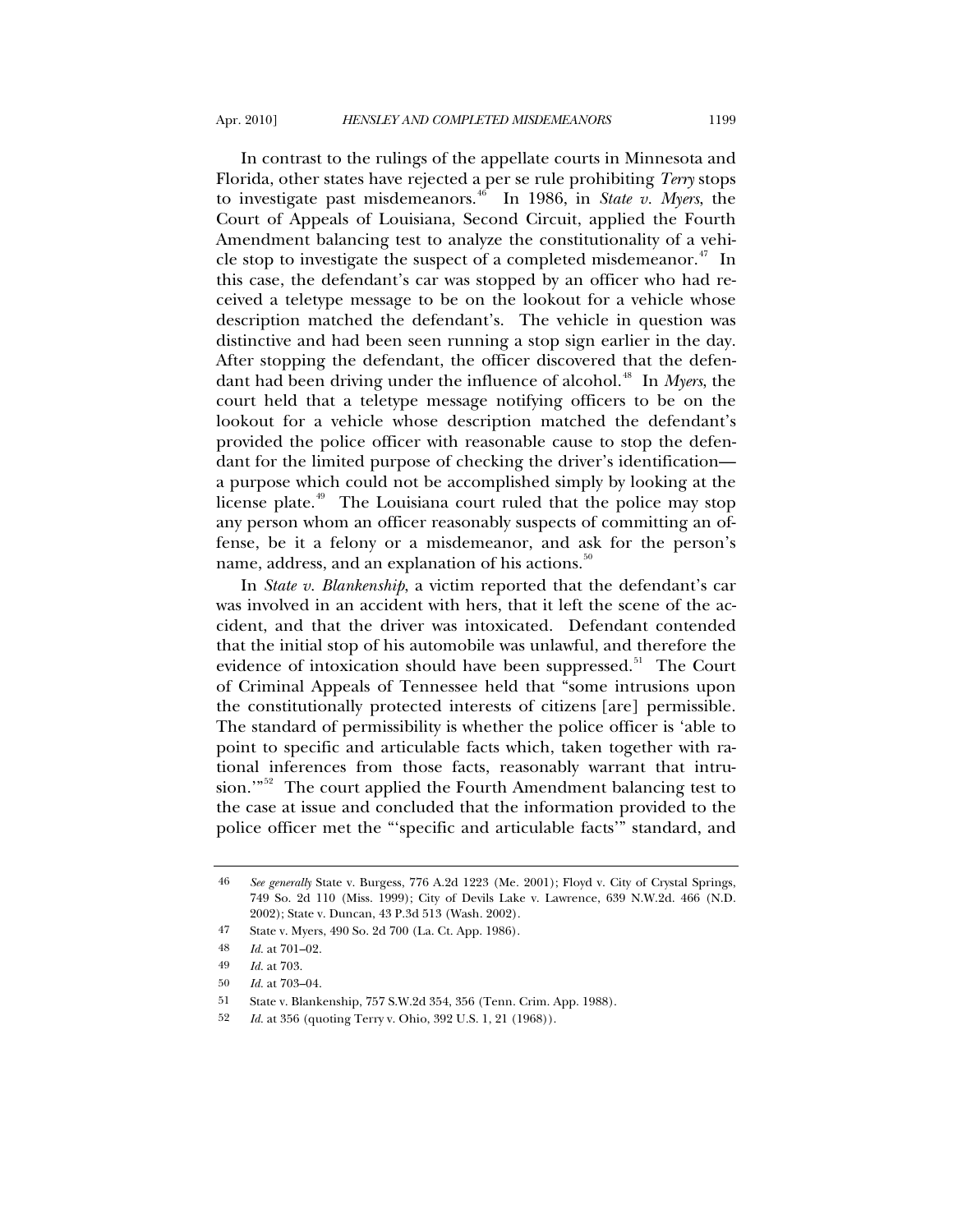thus the officer was justified, based on this information, in stopping the defendant's vehicle to investigate the completed crime.<sup>[53](#page-9-0)</sup>

 Many other states have also adopted the Fourth Amendment balancing test to determine the validity of *Terry* stops to investigate com-pleted misdemeanors.<sup>[54](#page-9-1)</sup> In 1999, in *Floyd v. City of Crystal Springs*, a defendant was arrested after an individual reported to the police that the defendant was driving at high speed and in a reckless manner. The defendant argued that, because reckless driving is a misdemeanor and because the officer did not himself observe the defen-dant driving in a reckless manner, the stop was unlawful.<sup>[55](#page-9-2)</sup> The Supreme Court of Mississippi applied the "specific and articulable facts" standard from *Terry* as a test of reasonableness in holding that a vehi-cle stop by a police officer was justified.<sup>[56](#page-9-3)</sup> In *State v. Burgess* in 2001, a witness reported having seen the defendant driving while intoxicated. Two days later, the officer returned to the area where the witness had seen the defendant and stopped the defendant's car, which matched the description from the report. The officer observed no evidence of erratic driving, but the defendant failed a sobriety test.<sup>[57](#page-9-4)</sup> The Supreme Judicial Court of Maine held:

An investigatory stop is justified if at the time of the stop the officer has an articulable suspicion that criminal conduct has taken place, is occurring, or imminently will occur, and the officer's assessment of the existence of specific and articulable facts sufficient to warrant the stop is ob-

<span id="page-9-0"></span><sup>53</sup> *Id.*

<span id="page-9-1"></span><sup>54</sup> *See* State v. Burgess, 776 A.2d 1223, 1227 (Me. 2001) ("'An investigatory stop is justified if at the time of the stop the officer has an articulable suspicion that criminal conduct . . . is . . . or imminently will occur, and the officer's assessment of the existence of specific and articulable facts sufficient to warrant the stop is objectively reasonable in the totality of the circumstances.'" (quoting State v. Tarvers, 709 A.2d 726, 727 (Me. 1998)); Floyd v. City of Crystal Springs, 749 So. 2d 110, 114 (Miss. 1999) ("In determining whether there exists the requisite 'reasonable suspicion, grounded in specific and articulable facts,' the court must consider whether, taking into account the totality of the circumstances, the detaining officers had a 'particularized and objective basis for suspecting the particular person stopped of criminal activity.'" (quoting United States v. Cortez, 449 U.S. 411, 417– 18 (1981)); City of Devils Lake v. Lawrence, 639 N.W.2d 466, 469–71 (N.D. 2002) (listing factors to consider in determining the reasonableness of stopping a motor vehicle or possible offender); State v. [Duncan, 43 P.3d 513](http://www.lexis.com/research/xlink?app=00075&view=full&searchtype=get&search=146+Wn.2d+166), 516–18 (Wash. 2002) ("'[T]he nature and quality of the intrusion on personal security [should be balanced] against the importance of the governmental interests alleged to justify the intrusion.'" (quoting United States v. Hensley, 469 U.S. 221, 228 (1985)).

<span id="page-9-2"></span><sup>55</sup> *See Floyd*, 749 So. 2d at 114 ("Floyd contends that because reckless driving is a misdemeanor and because Officer Palmer did not personally observe Floyd driving in a reckless manner, the stop . . . was unlawful as a violation of the Fourth Amendment's prohibition against unreasonable search and seizure.").

<span id="page-9-3"></span><sup>56</sup> *See id.* at 114 (elaborating on the "specific and articulable facts" standard set forth in *Terry,* 392 U.S. at 27).

<span id="page-9-4"></span><sup>57</sup> *Burgess*, 776 A.2d at 1226.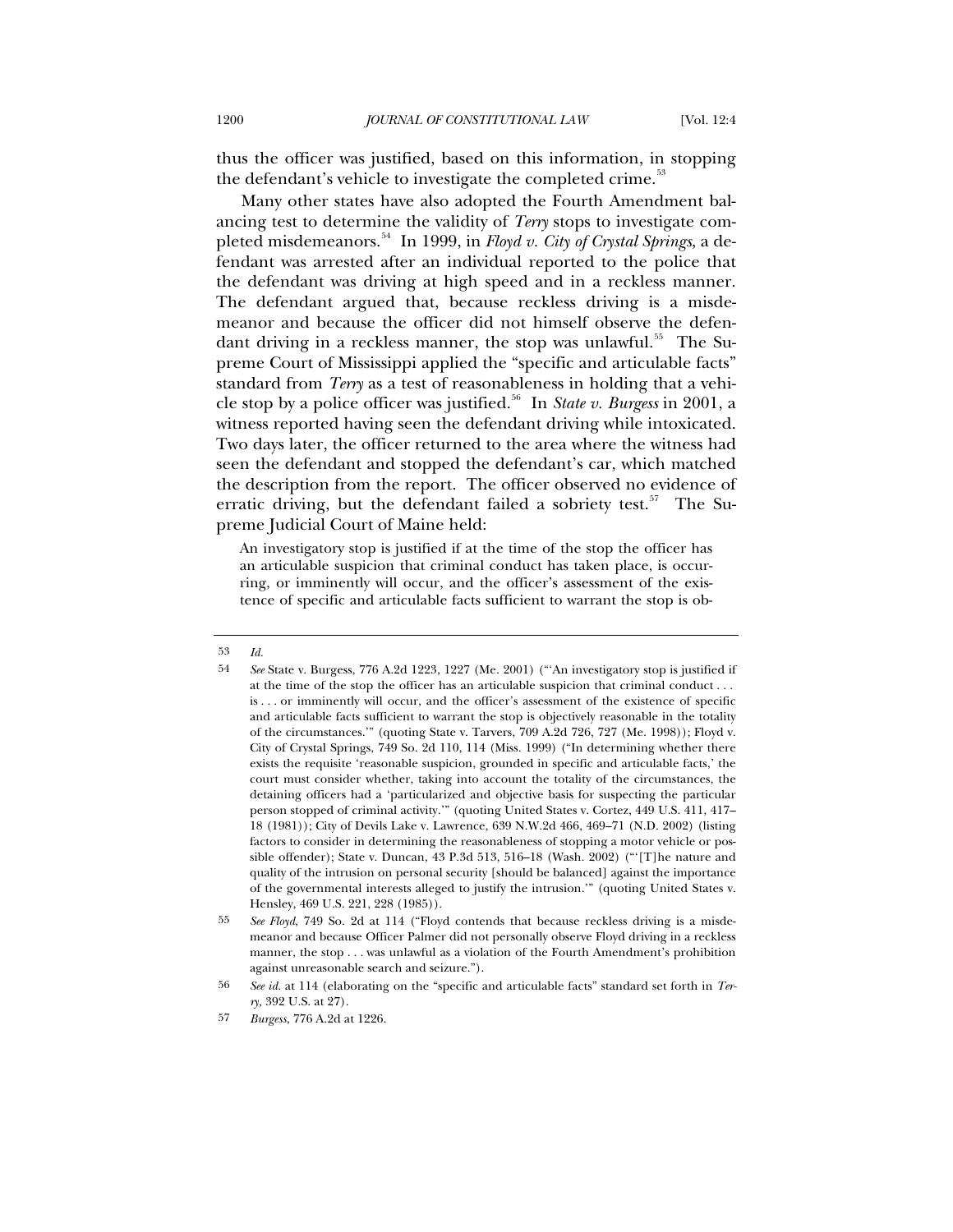jectively reasonable in the totality of the circumstances. Thus, an officer has the authority to make an investigatory stop as a crime prevention or detection function.<sup>5</sup>

And, in 2002, the Supreme Courts of both North Dakota and Washington used a totality of the circumstances approach in evaluating the validity of a *Terry* stop to investigate a past misdemeanor.<sup>[59](#page-10-1)</sup> Finally, Texas, New Hampshire, and Pennsylvania also all use the balancing test adopted in *Hensley* to determine the validity of *Terry* stops to investigate completed misdemeanors, and have thus rejected a per se standard against such stops.<sup>[60](#page-10-2)</sup>

# IV. REJECTION OF A PER SE STANDARD AND ADOPTION OF THE BALANCING TEST APPLIED IN *HENSLEY* TO DETERMINE THE VALIDITY OF *TERRY* STOPS TO INVESTIGATE COMPLETED MISDEMEANORS

The Court in *Hensley* chose not to decide whether it is constitutional under the Fourth Amendment for police officers to conduct investigatory stops if they have reasonable suspicion that the person was involved in a completed misdemeanor.<sup>[61](#page-10-3)</sup> However, in light of the Supreme Court's prior application of the Fourth Amendment balancing test, policy considerations regarding public safety, and the lack of a clear and meaningful distinction in the common law between felonies and misdemeanors, the holding in *Hensley* should apply not only to completed felonies, but also to completed misdemeanors.

<span id="page-10-0"></span><sup>58</sup> *Id.* at 1227 (internal quotation marks and citations omitted) (quoting *Tarvers*, 709 A.2d at 727).

<span id="page-10-1"></span><sup>59</sup> *See City of Devils Lake*, 639 N.W.2d. at 469 ("In determining whether an investigative stop is valid, we use an objective standard and look to the totality of the circumstances."); *Duncan*, 43 P.3d at 518 (describing a balancing test used to determine when law enforcement may stop and detain an individual).

<span id="page-10-2"></span><sup>60</sup> *See* State v. Melanson, 665 A.2d 338, 341 (N.H. 1995) ("We cannot say that, based on the totality of the circumstances, the trial court erred in determining that the officer had a reasonable suspicion that the driver was impaired."); Commonwealth v. Janiak, 534 A.2d 833, 835 (Pa. Super. Ct. 1987) (discussing the balancing test in which courts must engage to determine individual rights when an automobile is subjected to search and seizure); State v. Sailo, 910 S.W.2d 184, 188 (Tex. App. 1995) ("The reasonableness of an investigative detention turns on the totality of the circumstances in each case.").

<span id="page-10-3"></span><sup>61</sup> *See* United States v. Hensley, 469 U.S. 221, 228 (1985) ("[T]he police are not automatically shorn of authority to stop a suspect in the absence of probable cause merely because the criminal has completed his crime and escaped from the scene.").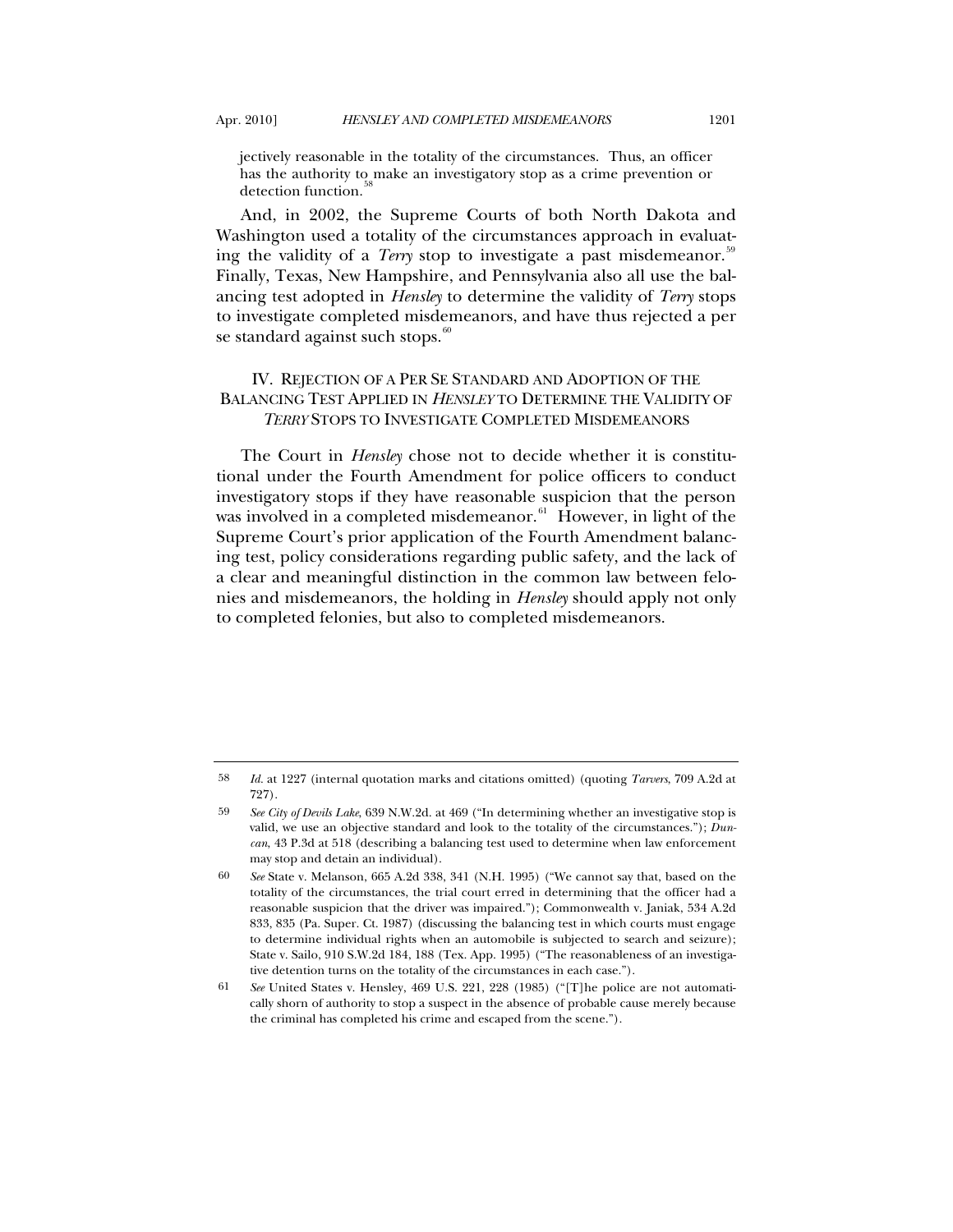### *A. The Supreme Court Has Consistently Preferred a Fact-Specific Inquiry to Bright-Line Rules in Applying the Fourth Amendment*

The Supreme Court has consistently favored case by case inquiries over bright-line rules in evaluating constitutionality under the Fourth Amendment. In *Florida v. Jimeno*, the Supreme Court held that "[t]he touchstone of the Fourth Amendment is reasonableness. The Fourth Amendment does not proscribe all state-initiated searches and sei-zures; it merely proscribes those which are unreasonable."<sup>[62](#page-11-0)</sup> "Reasonableness . . . is measured in objective terms by examining the to-tality of the circumstances."<sup>[63](#page-11-1)</sup> In applying the reasonableness test, the Supreme Court has "consistently eschewed bright-line rules, instead emphasizing the fact-specific nature of the reasonableness inquiry."<sup>[64](#page-11-2)</sup> Accordingly, it is consistent with the Supreme Court's Fourth Amendment jurisprudence for courts to reject a bright-line rule prohibiting police from conducting *Terry* stops to investigate completed misdemeanors, and instead to adopt a balancing test to determine the validity of such vehicle stops.

The constitutional requirements for an investigative stop and detention are less stringent than those for an arrest and are grounded in the notion of reasonableness, which, in the context of the Fourth Amendment, has never been articulated by the Supreme Court in concrete terms. $65$  As noted by the Supreme Court of Mississippi in *Floyd v. City of Crystal Springs*, "the question [of reasonableness] is approached on a case-by-case basis. The United States Supreme Court

<span id="page-11-0"></span><sup>62 500</sup> U.S. 248, 250 (1991) (internal citations omitted).

<span id="page-11-2"></span><span id="page-11-1"></span><sup>63</sup> Ohio v. Robinette, 519 U.S. 33, 39 (1996).

<sup>64</sup> *Id.*; *see also* Florida v. Bostick, 501 U.S. 429, 439 (1991) (reversing the Florida Supreme Court's adoption of a per se rule that questioning aboard a bus always constitutes a seizure and emphasizing that the proper inquiry necessitates consideration of "all the circumstances surrounding the encounter"); Michigan v. Chesternut, 486 U.S. 567, 572–73 (1988) ("Rather than adopting either rule proposed by the parties . . . we adhere to our traditional contextual approach, and determine only that, in this particular case, the police conduct in question did not amount to a seizure."); Florida v. Royer, 460 U.S. 491, 506–07 (1983) ("Even in the discrete category of airport encounters, there will be endless variations in the facts and circumstances, so much variation that it is unlikely that the courts can reduce to a sentence or a paragraph a rule that will provide unarguable answers to the question whether there has been an unreasonable search or seizure in violation of the Fourth Amendment.").

<span id="page-11-3"></span><sup>65</sup> *See* Floyd v. City of Crystal Springs, 749 So. 2d 110, 115 (Miss. 1999) ("The test is thus one of reasonableness, and neither this Court nor the United States Supreme Court has articulated a concrete rule to determine what circumstances justify an investigatory stop."); *see also* Whren v. United States, 517 U.S. 806, 810, 817 (1996) ("[T]he decision to stop an automobile is reasonable where the police have probable cause to believe that a traffic violation has occurred. . . . [E]very Fourth Amendment case, since it turns upon a 'reasonableness' determination, involves a balancing of all relevant factors.").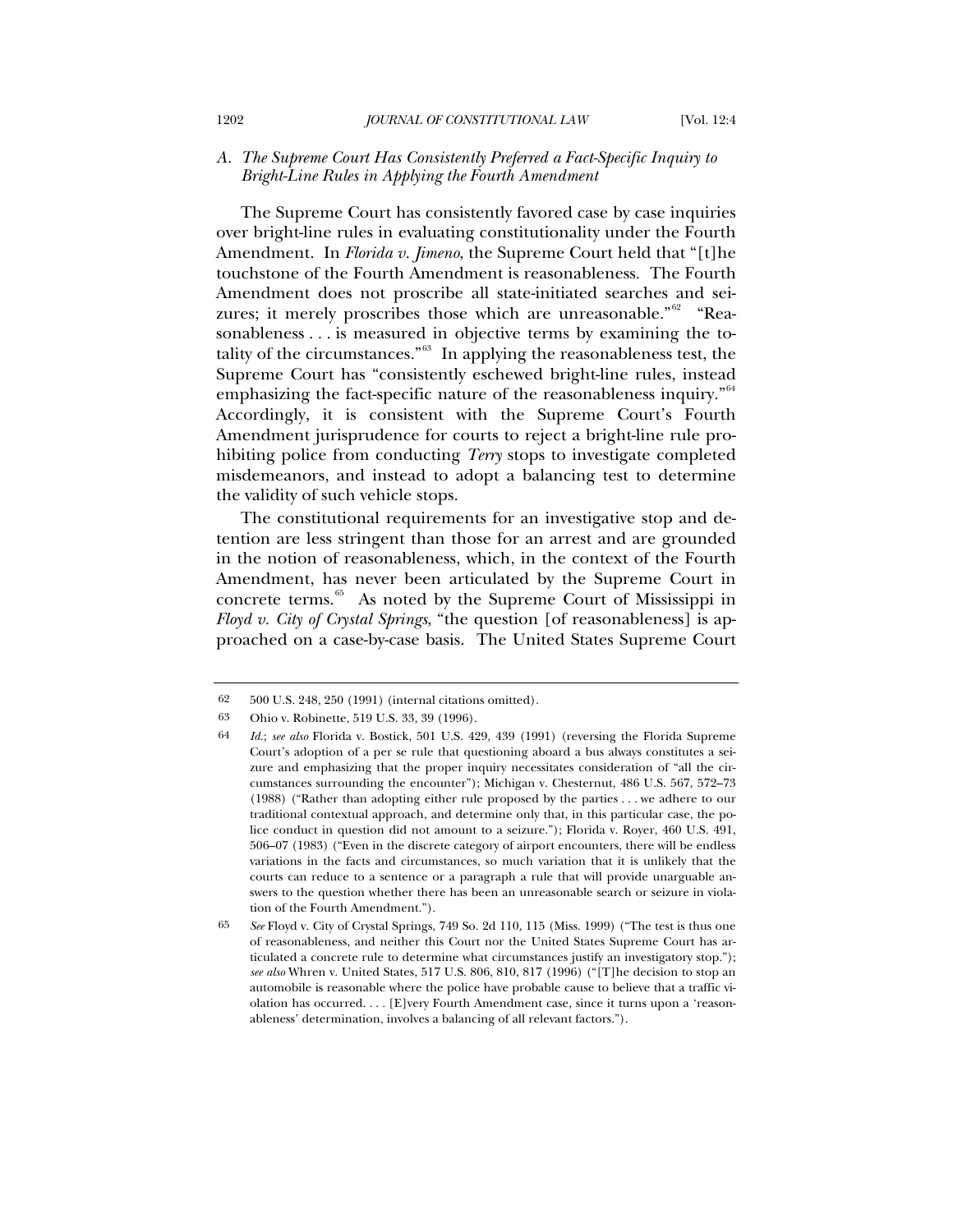has stated that, as a general rule, 'the decision to stop an automobile is reasonable where the police have probable cause to believe that a traffic violation has occurred.'"[66](#page-12-0)

In *Adams v. Williams*, the Court discussed the importance of police discretion:

The Fourth Amendment does not require a policeman who lacks the precise level of information necessary for probable cause to arrest to simply shrug his shoulders and allow a crime to occur or a criminal to escape. On the contrary, *Terry* recognizes that it may be the essence of good police work to adopt an intermediate response. A brief stop of a suspicious individual, in order to determine his identity or to maintain the status quo momentarily while obtaining more information, may be most reasonable in light of the facts known to the officer at the time.<sup>6</sup>

Thus, in order to make decisions about investigatory detentions that are consistent with the Supreme Court's application of the Fourth Amendment, courts should apply a test balancing "the nature and quality of the intrusion on personal security against the importance of the governmental interests alleged to justify the intrusion<sup>"[68](#page-12-2)</sup> in determining the constitutionality of *Terry* stops to investigate past misdemeanors.

# *B. Application of the Balancing Test Would Allow Courts to Uphold* Terry *Stops to Investigate Completed Misdemeanors in Cases When There Is a Threat to Public Safety*

Extending the Court's holding in *Hensley* to apply to completed misdemeanors, as well as to completed felonies, would allow courts to differentiate between cases based on whether or not there is a threat to public safety, instead of forcing them to distinguish based on a legal characterization which may or may not have any relevance to whether the safety of the public is at risk. A totality of the circumstances approach would allow courts to balance the government's and individual's interests, and reach a conclusion in light of the par-ticular facts and circumstances of each case.<sup>[69](#page-12-3)</sup> The standard of per-

<sup>66</sup> *Floyd*, 749 So. 2d at 115 (quoting *Whren*, 517 U.S. at 810).

<span id="page-12-1"></span><span id="page-12-0"></span><sup>67 407</sup> U.S. 143, 145–46 (1972) (internal citation omitted). *See also* David S. Rudstein, *White on* White*: Anonymous Tips, Reasonable Suspicion, and the Constitution*, 79 KY. L.J. 661, 666 (1991) (discussing the Court's holding in *Adams* that "reasonable suspicion can be based upon information supplied by another person, provided that the information carries sufficient 'indicia of reliability'" (footnote omitted) (quoting *Adams*, 407 U.S. at 147)).

<span id="page-12-3"></span><span id="page-12-2"></span><sup>68</sup> United States v. Hensley, 469 U.S. 221, 228 (1985).<br>69 Cf. Sameer Baiai, Note, Policing the Fourth Amendm

<sup>69</sup> *Cf.* Sameer Bajaj, Note, *Policing the Fourth Amendment: The Constitutionality of Warrantless Investigatory Stops for Past Misdemeanors*, 109 COLUM. L. REV. 309, 310–11 (2009) (arguing that "warrantless police stops to investigate completed misdemeanors are constitutional only when employed to defuse an ongoing danger"); Rachel S. Weiss, Note, *Defining the*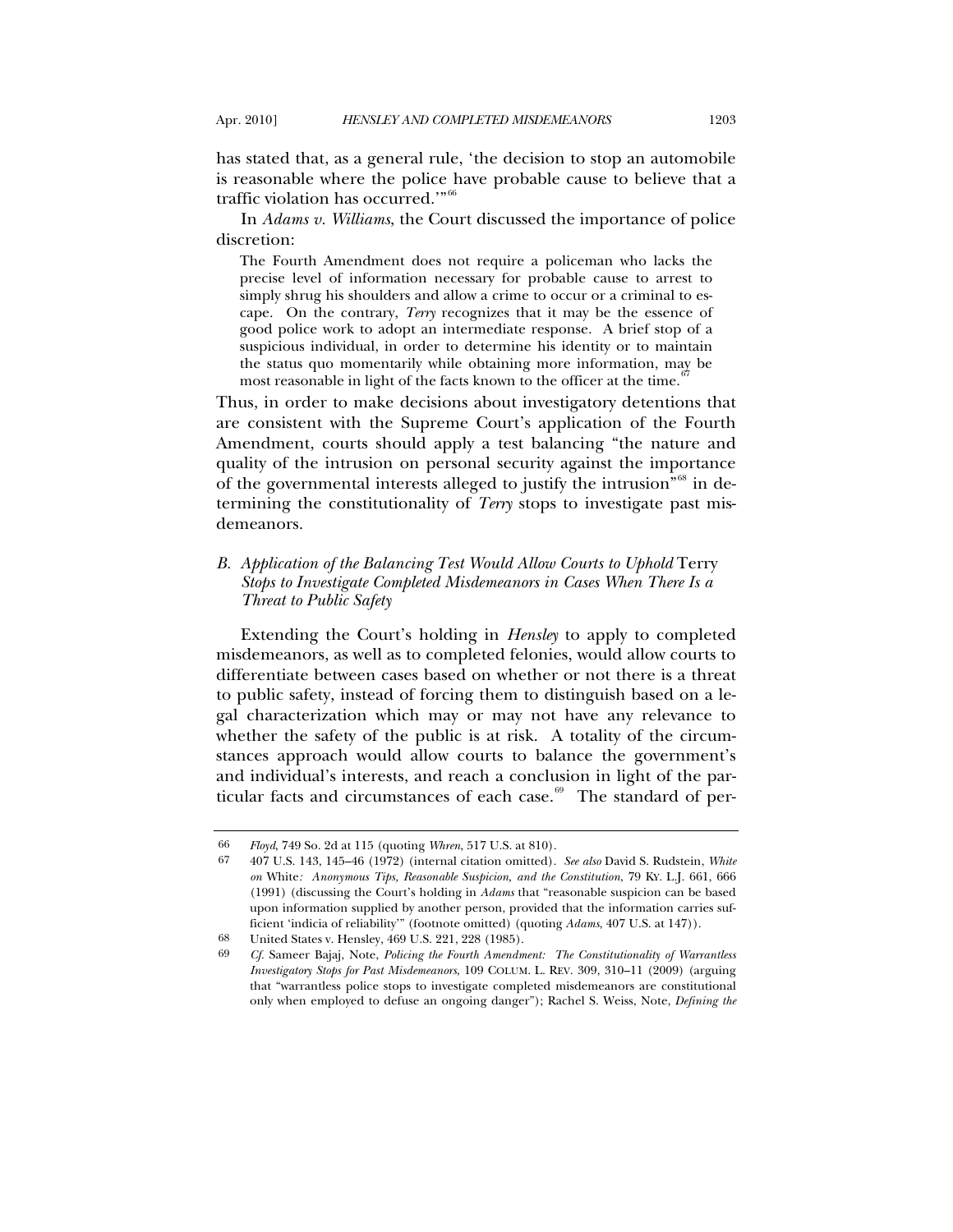missibility, as articulated in *Terry*, should be whether the police officer is "able to point to specific and articulable facts which, taken together with rational inferences from those facts, reasonably warrant [the] intrusion." $70$ 

In a contrary line of reasoning, the Court of Appeals of Minnesota held that all vehicle stops to investigate past misdemeanors violate the Fourth Amendment.<sup>[71](#page-13-1)</sup> In *Blaisdell v. Commissioner of Public Safety*, the court stated, "[w]hile we can envision situations where an automobile stop could advance the public interest to a greater degree than the present stop, we do not believe this will arise in a misdemeanor context with sufficient frequency to appreciably advance the public in-terest in solving past crimes."<sup>[72](#page-13-2)</sup> However, there have been many cases, including *State v. Myers*, in which exactly such a situation occurred.[73](#page-13-3) In *Myers*, the court wrote:

We have a scenario apparently involving a driver who left the scene of an accident. Damage was caused, perhaps intentionally, to government property. At the very least, we are dealing with an impaired or nonattentive driver who might have been dangerous to other traffic. The safety of the motoring public and the potential capacity of the automobile to inflict serious damage provides a fairly strong government interest.<sup>7</sup>

*State v. Blankenship* is another case involving a misdemeanor in which the governmental interest in protecting the public significantly outweighed the individual's interest in personal security. In *Blankenship*, the defendant had left the scene of the accident before the police could arrive. However, the victim provided information which led the police to stop the defendant, at which time the officer determined that the defendant was intoxicated.<sup>[75](#page-13-5)</sup> The Tennessee Court of Criminal Appeals determined that the officer was justified, based on the information provided, in stopping the defendant's vehicle to investigate a completed misdemeanor, because the intoxicated

<span id="page-13-4"></span>74 *Id.* at 704.

*Contours of* United States v. Hensley*: Limiting the Use of* Terry *Stops for Completed Misdemeanors*, 94 CORNELL L. REV. 1321, 1348–49 (2009) (arguing for a dangerous-driving exception to a per se approach against all *Terry* stops for completed misdemeanors).

<sup>70</sup> Terry v. Ohio, 392 U.S. 1, 21 (1968).

<span id="page-13-1"></span><span id="page-13-0"></span><sup>71</sup> *See* Blaisdell v. Comm'r of Pub. Safety, 375 N.W.2d 880, 884 (Minn. Ct. App. 1985) ("[V]ehicle stops to investigate completed misdemeanors violate the fourth amendment of the United States Constitution.").

<span id="page-13-2"></span><sup>72</sup> *Id.* at 883.

<span id="page-13-3"></span><sup>73</sup> *See* State v. Myers, 490 So. 2d 700, 704 (La. Ct. App. 1986) (discussing a case involving a traffic stop of a vehicle following a completed misdemeanor and the ways in which the driver could have harmed the public).

<span id="page-13-5"></span><sup>75</sup> State v. Blankenship, 757 S.W.2d 354, 356 (Tenn. Crim. App. 1988).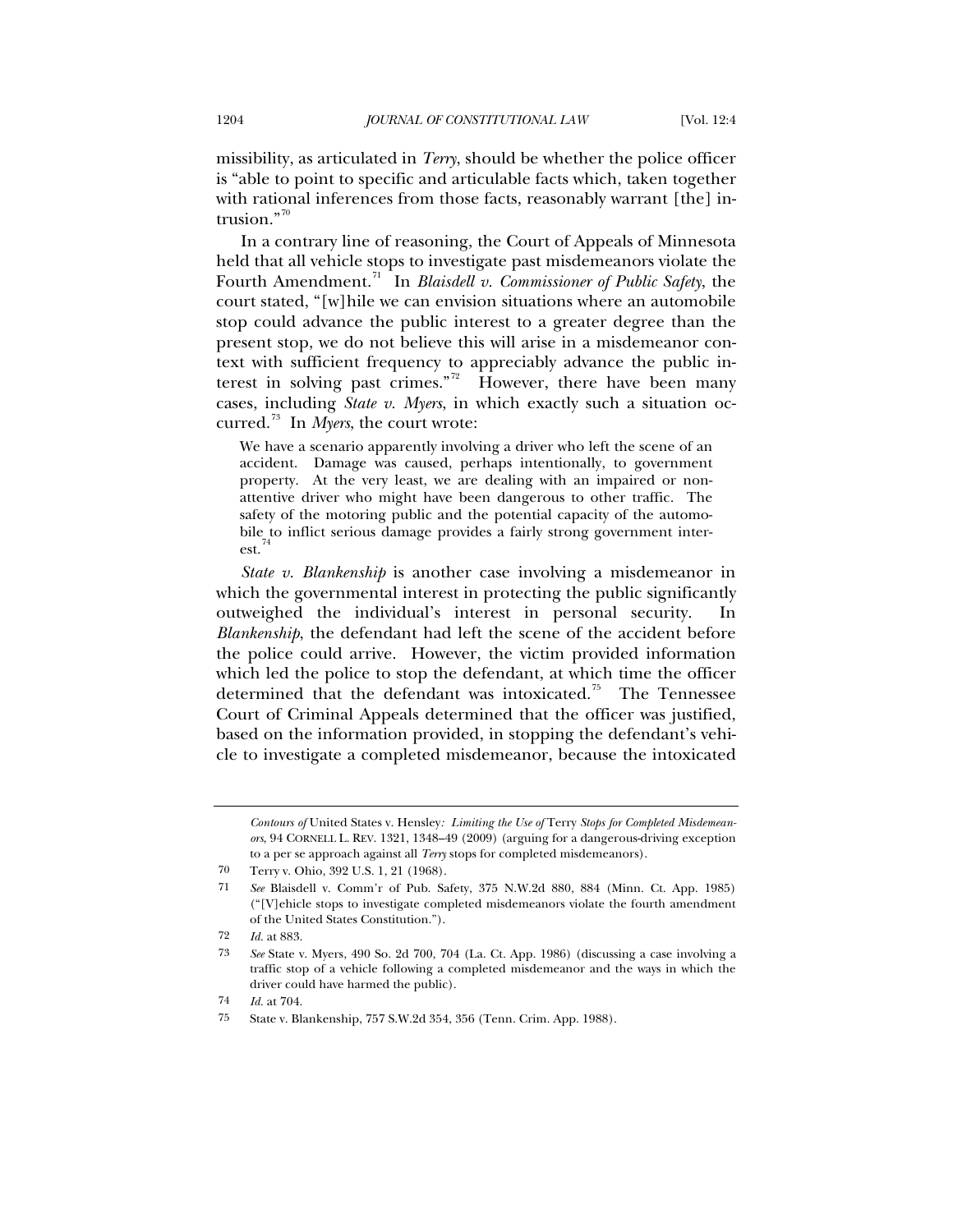driver posed a threat to other drivers and pedestrians.<sup>[76](#page-14-0)</sup> Due to the significant threat that a reckless or intoxicated driver can pose to the safety of the public, it is important for officers to be allowed to investigate cases, including completed misdemeanors, in which the safety of the public is at risk as a result of such criminal activity.

It is true that some completed misdemeanors pose no resulting risk to the safety of the public, and it is for just this reason that courts should use a balancing test, instead of a bright-line rule, to evaluate the constitutionality of a *Terry* stop to investigate completed misdemeanors. For example, in *United States v. Hughes*, the Eighth Circuit balanced the "nature and quality of the intrusion on personal security against the importance of the governmental interests alleged to jus-tify the intrusion,"<sup>[77](#page-14-1)</sup> including the resulting threat to public safety, and determined that "the governmental interest in investigating a previous trespass [did] not outweigh Hughes's personal interest."<sup>[78](#page-14-2)</sup> The United States District Court for the District of Maryland aptly noted in *United States v. Jegede* in 2003:

It is one thing to uphold a stop on suspicion of a misdemeanor, not committed in an officer's presence, when there is potential for repeated danger, such as weaving or other dangerous driving. It is quite another to uphold a stop for a completed misdemeanor when there is no indication that it will be repeated, or cause danger to others, and particularly when the police have the means to identify the driver.<sup>4</sup>

Thus, instead of distinguishing between completed felonies and completed misdemeanors, courts should distinguish between cases which involve a threat to public safety and those that pose no such threat in determining the validity of *Terry* stops to investigate completed misdemeanors.

## *C. There Is an Arbitrary Distinction between Felonies and Misdemeanors in the Context of* Terry *Stops*

As noted in Part IV.B of this Comment, it is arbitrary to distinguish between completed felonies and completed misdemeanors in the context of *Terry* stops, when both involve a risk to public safety and when the officer acts reasonably in detaining the vehicle. This

<span id="page-14-0"></span><sup>76</sup> *See id.* (noting that the information provided to Officer Cook met the "specific and articulable facts" standard and "Officer Cook was justified, based on this information, in stopping the defendant's vehicle to investigate a crime," especially given that it was "in the context of . . . [a] crime[] involving a threat to public safety").

<span id="page-14-1"></span><sup>77 517</sup> F.3d 1013, 1017 (8th Cir. 2008) (quoting United States v. Hensley, 469 U.S. 221, 229 (1985)).

<span id="page-14-2"></span><sup>78</sup> *Id.* at 1018.

<span id="page-14-3"></span><sup>79 294</sup> F. Supp. 2d 704, 708 (D. Md. 2003).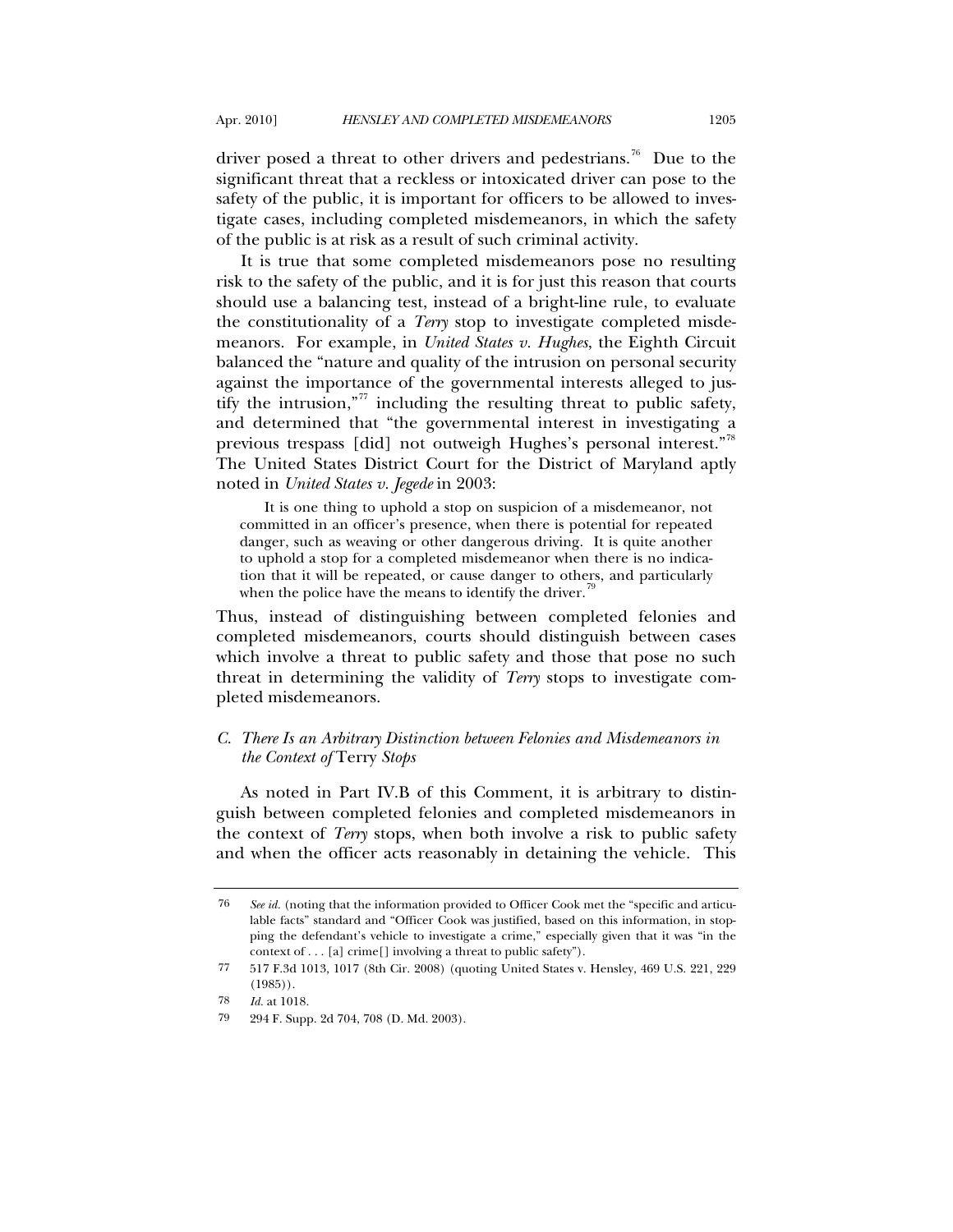issue has been discussed by both state and federal courts. In *Floyd*, the Supreme Court of Mississippi rejected a bright-line rule against *Terry* stops to investigate completed misdemeanors, in part because "applying the felony/misdemeanor distinction in traffic violation cases would require law enforcement officials to ignore communications of other officials warning of drivers who may be impaired, ill, reckless, or dangerous to the public unless the officer has probable cause to arrest." $80$  The court further noted:

The felony/misdemeanor distinction . . . is not the correct test by which to evaluate whether an investigative stop is reasonable. The question is not whether a driver is suspected of a felony or misdemeanor, but whether a law enforcement officer acts reasonably in stopping a vehicle to investigate a complaint short of arrest.<sup>[81](#page-15-1)</sup>

The Tennessee Court of Criminal Appeals has also recognized the drawbacks of distinguishing between felonies and misdemeanors in the context of investigatory stops. In *State v. Blankenship*, the court held that the "difference between felonies and misdemeanors is a legislative, not a constitutional, distinction. Any fourth amendment or *Terry* analysis should apply to all crimes."<sup>[82](#page-15-2)</sup> Thus, when a police officer is "able to point to specific and articulable facts which, taken to-gether with rational inferences from those facts, reasonably warrant<sup>"[83](#page-15-3)</sup> the detention of a vehicle, and when the governmental interests, including the threat to public safety, outweigh the nature and quality of the intrusion on personal security, it is arbitrary to prohibit a *Terry* stop to investigate the past criminal activity simply because that activity was a completed misdemeanor.

Several federal courts have also questioned the felony/misdemeanor distinction in the application of the Fourth Amendment. In *Street v. Surdyka*,

the Fourth Circuit held that the Fourth Amendment should not "be interpreted to prohibit warrantless arrests for misdemeanors committed outside an officer's presence." The court reached this result in significant part because it believed that the felony/misdemeanor distinction "is no longer as significant as it was at common law."

<span id="page-15-0"></span><sup>80</sup> Floyd v. City of Crystal Springs, 749 So. 2d 110, 117 (Miss. 1999).

<span id="page-15-1"></span><sup>81</sup> *Id.* at 117.

<span id="page-15-2"></span><sup>82 757</sup> S.W.2d 354, 357 (Tenn. Crim. App. 1988); *see also* State v. Bryant, 678 S.W.2d 480, 483 (Tenn. Crim. App. 1984) (noting that the State of Tennessee's "limitation on warrantless arrests for misdemeanors is not constitutionally required").

<span id="page-15-3"></span><sup>83</sup> Terry v. Ohio, 392 U.S. 1, 21 (1968).

<span id="page-15-4"></span><sup>84</sup> Schroeder, *supra* note 7, at 811 (footnote call numbers omitted) (quoting Street v. Surdyka, 492 F.2d 368, 372 (4th Cir. 1972)).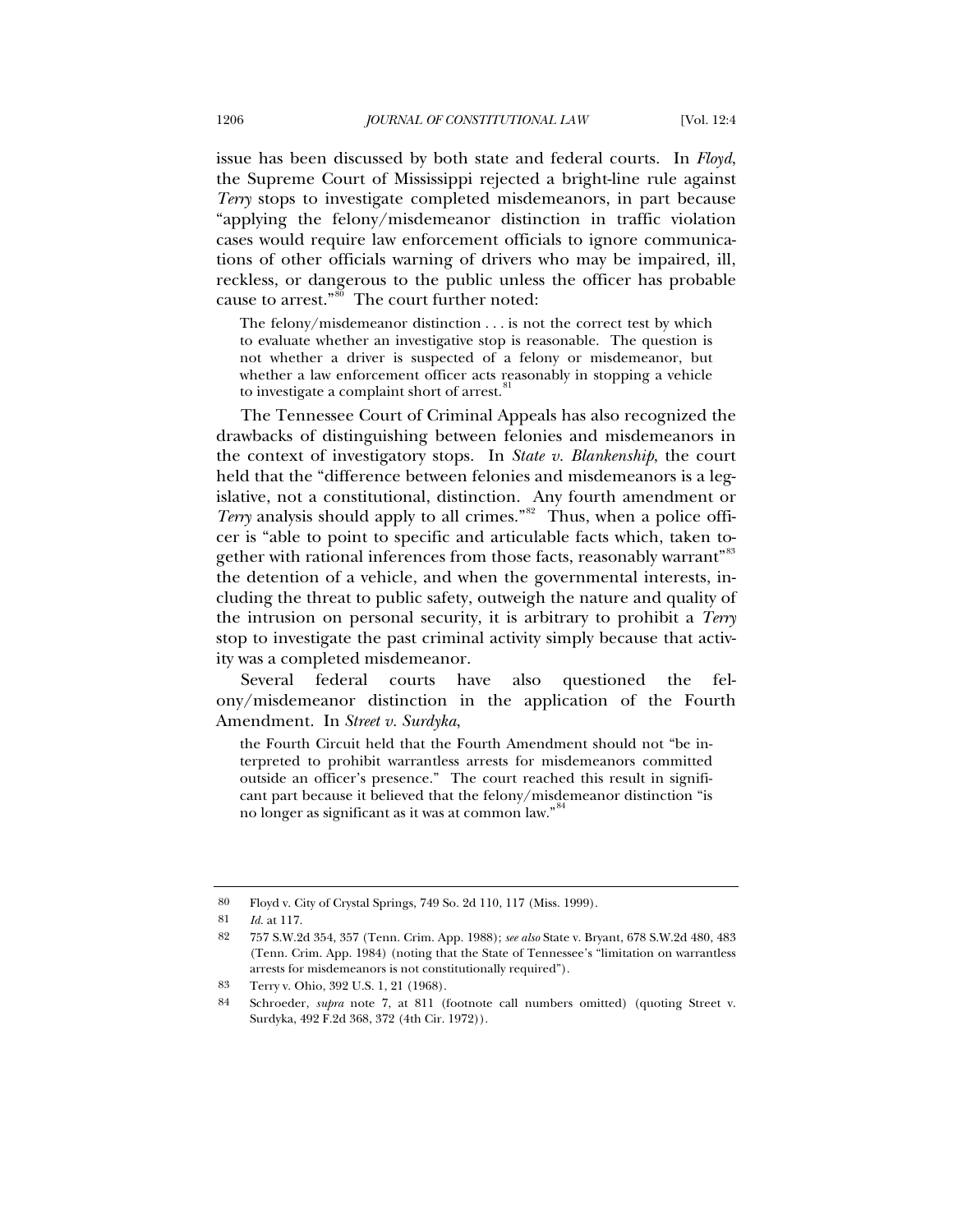The Supreme Court has also recognized the difficulty of determining how the difference between felonies and misdemeanors relates to the application of the Fourth Amendment. In *United States v. Hensley*, the Court utilized the felony/misdemeanor distinction in holding that police may only conduct *Terry* stops to investigate completed felo-nies;<sup>[85](#page-16-0)</sup> however, only months later, in *Tennessee v. Garner*,

the Court characterized the felony/misdemeanor distinction as "highly technical," "minor," and "arbitrary." The Court observed that many misdemeanors involve conduct more dangerous than that involved in many felonies, and rejected the argument that deadly force should be permitted to effect the seizure of any felon because such seizures were permitted at common law.<sup>[86](#page-16-1)</sup>

Additionally, in Justice White's dissent in *Welsh v. Wisconsin*, the Justice noted that "the category of misdemeanors today includes enough serious offenses to call into question" the legal distinction between felonies and misdemeanors. $s^2$  Thus, it is arbitrary and impractical to limit *Terry* stops by police officers to the investigation of only completed felonies.

# V. STOPS TO INVESTIGATE COMPLETED MISDEMEANORS SHOULD ONLY BE USED AS A MEANS TO PROTECT THE PUBLIC AND NOT AS A TOOL TO SOLVE CRIMES

This Part examines the importance of considering public safety in Fourth Amendment jurisprudence in both federal and state court decisions. Then, this Part argues that because public safety is such an important aspect of the government interest element of the Fourth Amendment balancing test, and because no other government interest would sufficiently justify the invasive intrusion into personal security that results from *Terry* stops to investigate completed misdemeanors, protecting the public from harm resulting from a past misdemeanor is the only government interest that would warrant such investigatory stops.

<span id="page-16-0"></span><sup>85 469</sup> U.S. 221, 229 (1985) ("We need not and do not decide today whether *Terry* stops to investigate all past crimes, however serious, are permitted. . . . [I]f police have a reasonable suspicion . . . that a person they encounter was involved in or is wanted in connection with a completed felony, then a *Terry* stop may be made to investigate that suspicion.").

<span id="page-16-1"></span><sup>86</sup> Schroeder, *supra* note 7, at 811 (internal footnotes omitted) (quoting Tennessee v. Garner, 471 U.S. 1, 14, 20 (1985)).

<span id="page-16-2"></span><sup>87</sup> Welsh v. Wisconsin, 466 U.S. 740, 761 (1984) (White, J., dissenting); *see also* Schroeder, *supra* note 7, at 811 n.144.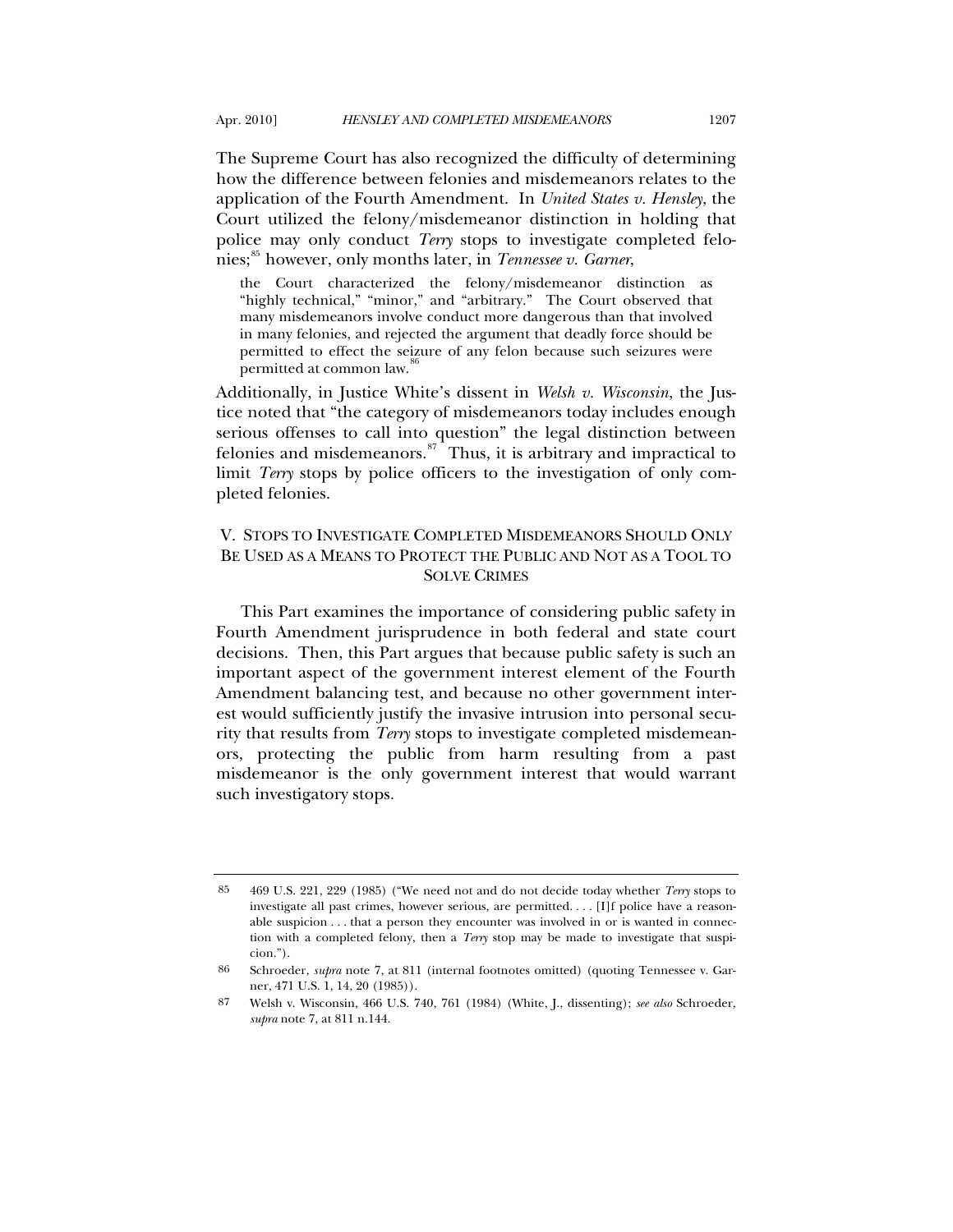### *A. The Importance of Public Safety in Examining the Strength of the Government's Interest in the Fourth Amendment Balancing Test*

In applying the Fourth Amendment reasonableness test to *Terry* stops, courts must balance the nature and quality of a detention's impact on "personal security against the importance of the governmen-tal interests alleged to justify the [detention]."<sup>[88](#page-17-0)</sup> When there is a threat to public safety, the government has a strong interest in protecting the public from harm.[89](#page-17-1) In *Grigg*, the Ninth Circuit laid out the rule derived from *Hensley* regarding the constitutionality of *Terry* stops. The court stated:

[A] court reviewing the reasonableness of an investigative stop must consider the nature of the offense, with particular attention to any inherent threat to public safety associated with the suspected past violation. A practical concern that increases the law enforcement interest under *Hensley* is that an investigating officer might eliminate any ongoing risk that an offending party might repeat the completed misdemeanor or that an officer might stem the potential for escalating violence arising from such conduct, both of which enhance public safety. Conversely, the absence of a public safety risk reasonably inferred from an innocuous past misdemeanor suggests the primacy of a suspect's Fourth Amendment interest in personal security.

Furthermore, in *Welsh*, the Court observed that the nature and seriousness of an offense is "an important factor to be considered when determining whether any exigency exists" that would justify a war-rantless home arrest.<sup>[91](#page-17-3)</sup> The reasoning in *Welsh* was not applied specifically to a vehicle stop, $92$  but the Court's interpretation of the Fourth Amendment in this case could be extended to apply to all *Terry* stops. Therefore, it is important to consider the nature of the

<span id="page-17-1"></span><span id="page-17-0"></span><sup>88</sup> *See Hensley*, 469 U.S. at 228 (describing the reasonableness test).

<sup>89</sup> *See* United States v. Grigg, 498 F.3d 1070, 1080 (9th Cir. 2007) (requiring courts to consider the nature of the offense and the threat to public safety from the past violation when determining reasonableness); *see also* State v. Burgess, 776 A.2d 1223, 1227–28 (Me. 2001) (upholding the constitutionality of a vehicle stop to investigate complaint of previous threat by drunken man to shoot a vehicle); Floyd v. City of Crystal Springs, 749 So. 2d 110, 117–19 (Miss. 1999) (holding that stop of vehicle reported to have driven recklessly was constitutional); State v. Blankenship, 757 S.W.2d 354, 356–57 (Tenn. Crim. App. 1988) (holding stop constitutional on report that suspect was involved in hit-and-run accident).

<span id="page-17-2"></span><sup>90</sup> *Grigg*, 498 F.3d at 1080; *see also Hensley*, 469 U.S. at 229 ("Particularly in the context of felonies or crimes involving a threat to public safety . . . law enforcement interests . . . in these circumstances outweigh the individual's interest to be free of a stop and detention that is no more extensive than permissible in the investigation of imminent or ongoing crimes.").

<span id="page-17-4"></span><span id="page-17-3"></span><sup>91</sup> *Welsh*, 466 U.S. at 753; *see also* Schroeder, *supra* note 7, at 818.

<sup>92</sup> *See Welsh*, 466 U.S. at 753 (noting the extenuating circumstances that qualified it as more than a vehicle stop).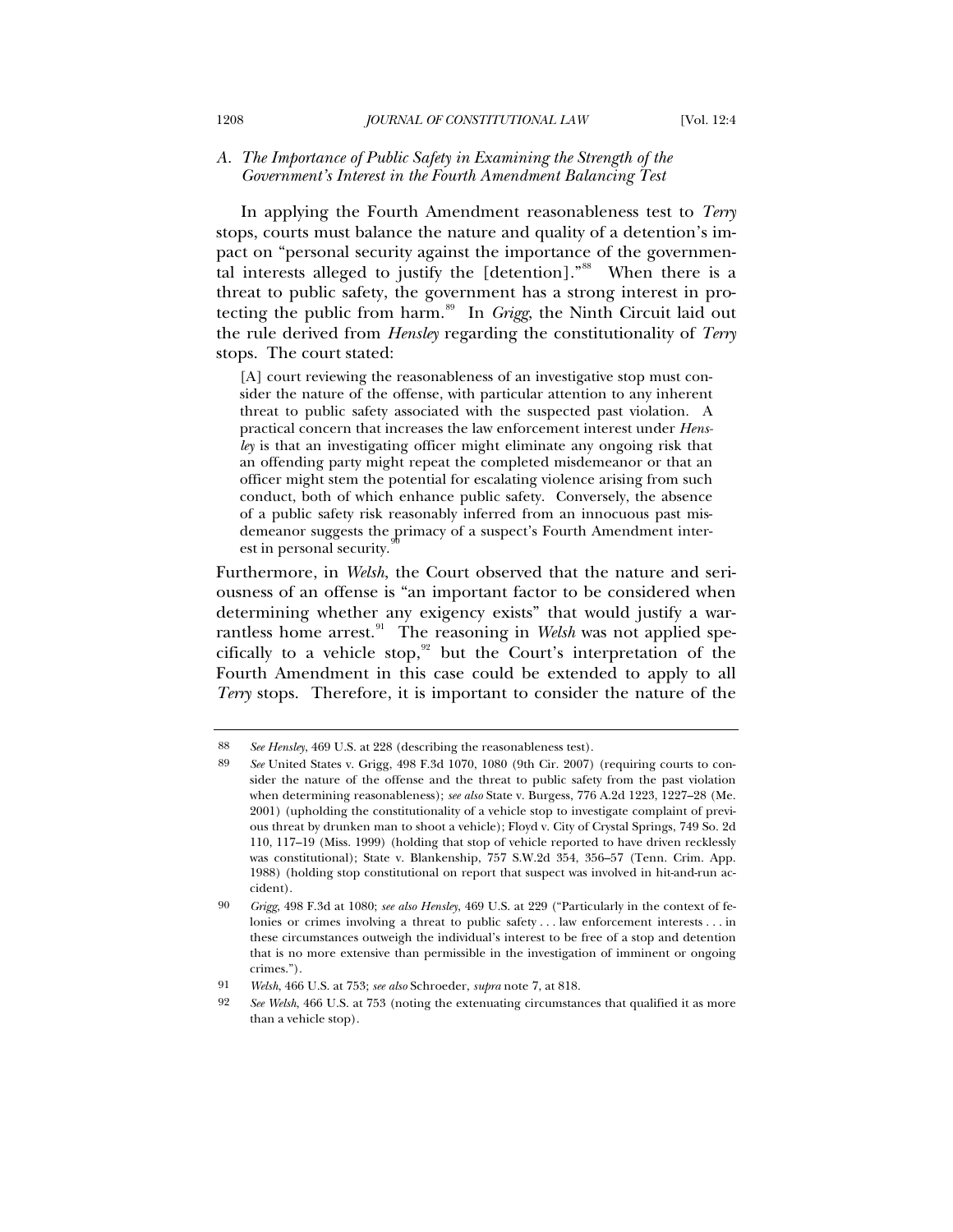criminal activity at hand in determining the governmental interest and the threat to public safety.

The importance of public safety in examining the strength of the government's interest in a Fourth Amendment balancing test is also evident in state court cases addressing the issue of *Terry* stops in the misdemeanor context.<sup>[93](#page-18-0)</sup> For example, in *City of Devils Lake v. Lawrence*, the North Dakota Supreme Court held that an investigatory stop, based on a call from a police dispatch that a fight was going to begin at a bar and a description by a witness that the defendant was the one involved in the verbal altercation, was constitutional:

A law enforcement officer could reasonably infer and deduce from this dispatch, at the very least, the possibility that someone at the bar had engaged in, or was engaging in, "violent, tumultuous, or threatening behavior" with intent to harass, annoy, or alarm another person within the meaning of [the state statute], to necessitate a call for police assistance.<sup>9</sup>

The North Dakota court did not specifically mention *Hensley*; however, the "court was alert to the potential threat arising from a suspected past misdemeanor of disorderly conduct, which favored permitting the investigatory stop to quell the possibility of escalating violence."<sup>[95](#page-18-2)</sup>

Additionally, the Louisiana appellate decision in *Myers*, that a vehicle stop to investigate the suspected perpetrator of a completed misdemeanor was constitutional, was based in part on the fact that in this case the government's interest in protecting the public from harm outweighed the defendant's interest in personal security.<sup>[96](#page-18-3)</sup> The court stated that "[t]he safety of the motoring public and the potential capacity of the automobile to inflict serious damage provides a fairly strong government interest."[97](#page-18-4)

<span id="page-18-0"></span><sup>93</sup> *See generally* State v. Myers, 490 So. 2d 700 (La. Ct. App. 1986); *Burgess*, 776 A.2d 1223; *Floyd*, 749 So. 2d 110; City of Devils Lake v. Lawrence, 639 N.W.2d. 466 (N.D. 2002); State v. Duncan, 43 P.3d 513 (Wash. 2002) (discussing different examples of *Terry* stops in state misdemeanor cases).

<span id="page-18-1"></span><sup>94</sup> *City of Devils Lake*, 639 N.W.2d at 473.

<sup>95</sup> *Grigg*, 498 F.3d at 1079.

<span id="page-18-4"></span><span id="page-18-3"></span><span id="page-18-2"></span><sup>96</sup> *See Myers*, 490 So. 2d at 704 (noting how a strong governmental interest exists when the safety of the public is at issue).

<sup>97</sup> *Id.*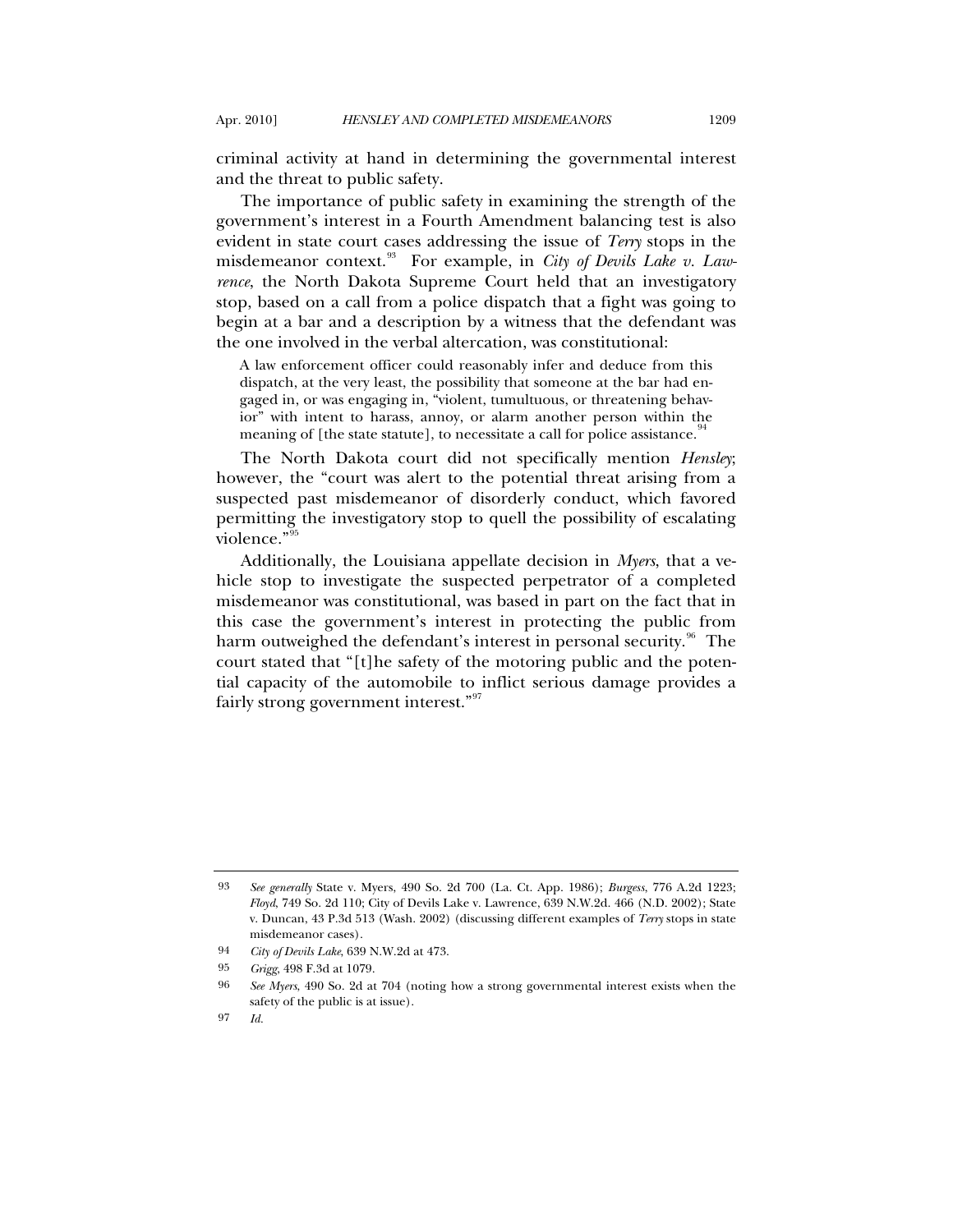### *B. Protecting the Public from Harm: The Only Government Interest That Warrants an Investigatory Detention in the Context of a Completed Misdemeanor*

Because public safety is such an important aspect of the govern-ment interest element of the Fourth Amendment balancing test,<sup>[98](#page-19-0)</sup> and because no other government interest<sup>[99](#page-19-1)</sup> would sufficiently justify the intrusion into personal security that results from *Terry* stops to investigate completed misdemeanors, protecting the public from harm resulting from a past misdemeanor is the only government interest that would warrant an investigatory stop. $100$  In such a case, the government's interest in solving the misdemeanor crime is great enough to outweigh the resulting invasion into personal security and to warrant a stop to investigate the completed crime.

Even though the Supreme Court did not extend its holding in *Hensley* to apply to completed misdemeanors, the Court did note the differences between the government's interest in ongoing crimes and its interest in completed crimes.[101](#page-19-3) With *Terry* stops to investigate completed crimes, the government has no interest in crime prevention or detection because the criminal activity is not ongoing or imminent, "the exigencies requiring a police officer to step in to prevent [the] crime are not present," and "because the crime has been committed, the police have greater latitude to choose the time and place to talk to the suspect."<sup>[102](#page-19-4)</sup> Furthermore, with less serious of-

<span id="page-19-0"></span><sup>98</sup> *See Grigg*, 498 F.3d at 1079–80 (stating that any particular threat to public safety is a key part of the analysis).

<span id="page-19-1"></span><sup>99</sup> *Cf.* Richard S. Frase, *Excessive Prison Sentences, Punishment Goals, and the Eighth Amendment: "Proportionality" Relative to What?*, 89 MINN. L. REV. 571, 616 (2005) ("On the 'government interest' side of the balance, the Court examines a wide range of factors, including the seriousness and immediacy of the harm sought to be prevented, the degree of individualized or target-group suspicion, the presence of a warrant, warrant-substitute, or other limits on police discretion, the feasibility of applying individualized suspicion and warrant requirements in this context, the importance of the evidence or other expected fruits of the intrusion, the availability of other means to achieve the government's interest, and the effectiveness of the means chosen.").

<span id="page-19-2"></span><sup>100</sup> *Cf.* Bajaj, *supra* note 69, at 310–311 (arguing that "warrantless police stops to investigate completed misdemeanors are constitutional only when employed to defuse an ongoing danger"); Weiss, *supra* note 69, at 1348–49 (arguing for a dangerous-driving exception to a per se approach against all *Terry* stops for completed misdemeanors).

<span id="page-19-3"></span><sup>101</sup> *See* United States v. Hensley, 469 U.S. 221, 228 (1985) (noting that, despite the limits, a police officer is not prohibited from stopping a suspect of a past crime); Major Wayne E. Anderson, *Everything You Always Wanted to Know About* Terry *Stops—But Thought It Was a Violation of the Fourth Amendment to Stop Someone and Ask*, 1988 ARMY LAW. 25, 28 (noting that the government may have a more compelling interest in a completed crime when it was a threat to public safety).

<span id="page-19-4"></span><sup>102</sup> Anderson, *supra* note 101, at 28.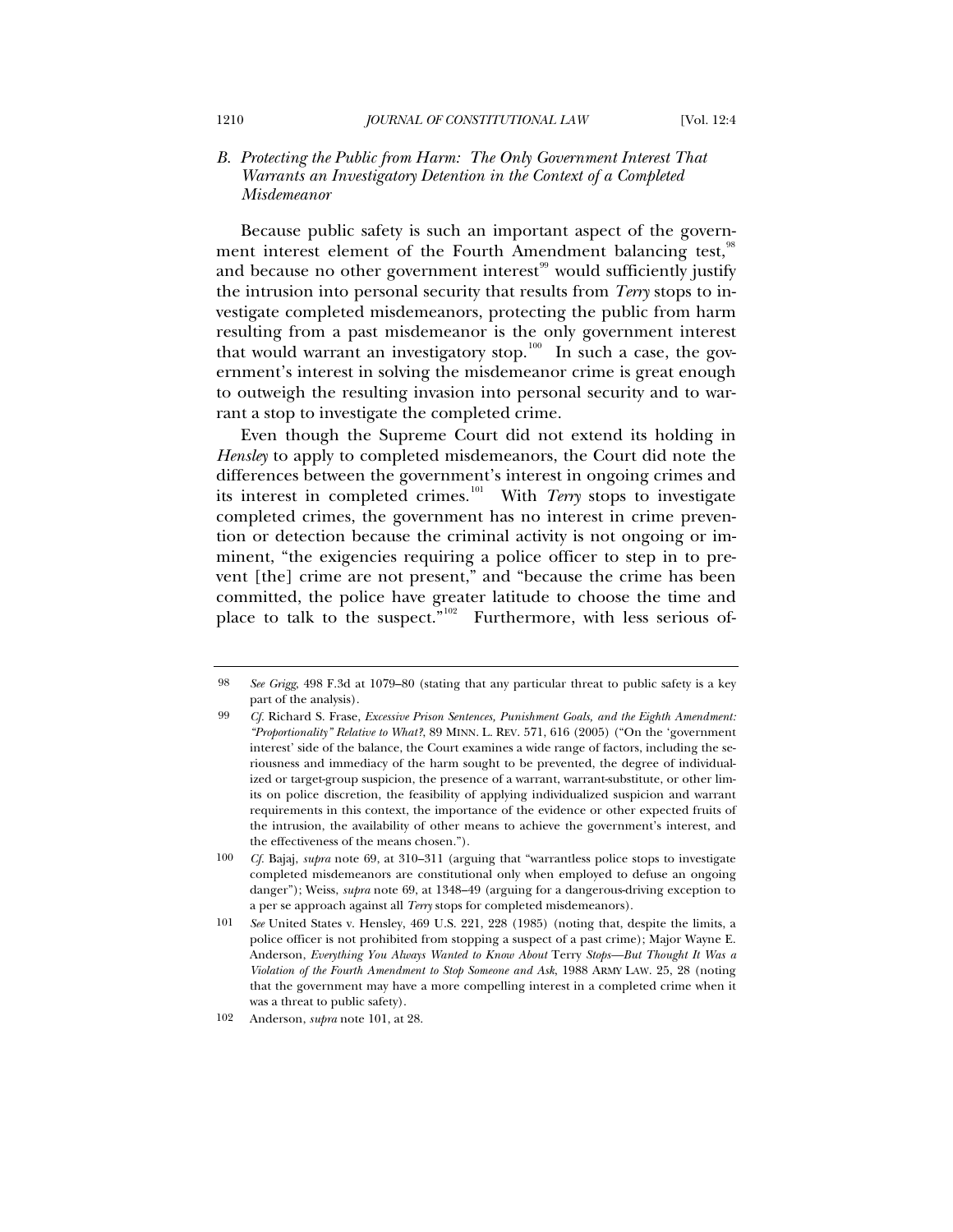fenses, the government's interest in quickly solving the crime is also weaker. "[T]he less serious the offense under investigation, the greater the limits the Constitution imposes on the kind of actions the government can take to investigate the offense and to seize the of-fender."<sup>[103](#page-20-0)</sup>

In fact, in many cases involving stops of automobiles, officers do not need to utilize the *Terry* stop to advance the governmental interest of solving crimes. As noted in *Blaisdell*, "[t]he name of the owner of the car can be obtained by recording the license plate numbers of the vehicle,"[104](#page-20-1) and does not need to be learned through stopping the vehicle.<sup>[105](#page-20-2)</sup> Thus, utilizing the *Terry* stop to investigate completed misdemeanors in cases in which there is no threat to public safety resulting from the illegal conduct can result in an unnecessary invasion of the driver's personal security.

Even though the government's interest in solving crimes does not outweigh the intrusion into personal security resulting from *Terry* stops, there are cases in which the government has a strong interest in investigating completed misdemeanors. As discussed above, when a completed misdemeanor causes a threat to public safety, the government's interest in investigating the past crime can outweigh the resultant invasion of personal security.<sup>[106](#page-20-3)</sup> For example, in *Floyd*, the Supreme Court of Mississippi held that an investigatory stop, based on a description of a car made by a witness who had seen the car driving at a high rate of speed and in a reckless manner, was constitutional even though the officer had not personally observed the crimi-nal behavior.<sup>[107](#page-20-4)</sup>

The court based its holding on the fact that the officer had a reasonable suspicion, grounded on specific and articulable facts, that the defendant had been driving recklessly.<sup>[108](#page-20-5)</sup> In addition, they noted the strong governmental interest in protecting the public from potential

<span id="page-20-0"></span><sup>103</sup> Schroeder, *supra* note 7, at 820 & n.193; *see also Hensley*, 469 U.S. at 229; Tennessee v. Garner, 471 U.S. 1, 14 (1985); Welsh v. Wisconsin, 466 U.S. 740, 756 (1984); *cf.* Note, *Search and Seizure in the Supreme Court: Shadows on the Fourth Amendment*, 28 U. CHI. L. REV. 664, 677 (1961) ("[T]he detection of minor crimes might legitimize only minor invasions of privacy.").

<sup>104</sup> Blaisdell v. Comm'r of Pub. Safety, 375 N.W.2d 880, 883 (Minn. Ct. App. 1985).

<span id="page-20-2"></span><span id="page-20-1"></span><sup>105</sup> *See id.* (noting that the governmental interest is not as great when making a stop that is connected to a past, completed crime).

<span id="page-20-3"></span><sup>106</sup> *See* United States v. Grigg, 498 F.3d 1070, 1079–80 (noting that a continued threat to public safety strengthens the governmental interest).

<span id="page-20-4"></span><sup>107</sup> *See* Floyd v. City of Crystal Springs, 749 So. 2d 110, 116 (Miss. 1999) (stating that an officer can make a stop so long as he has a reasonable suspicion of a criminal activity).

<span id="page-20-5"></span><sup>108</sup> *See id.* at 118 (noting that the officer had a specific description of Floyd's car and there was a complaint of reckless driving).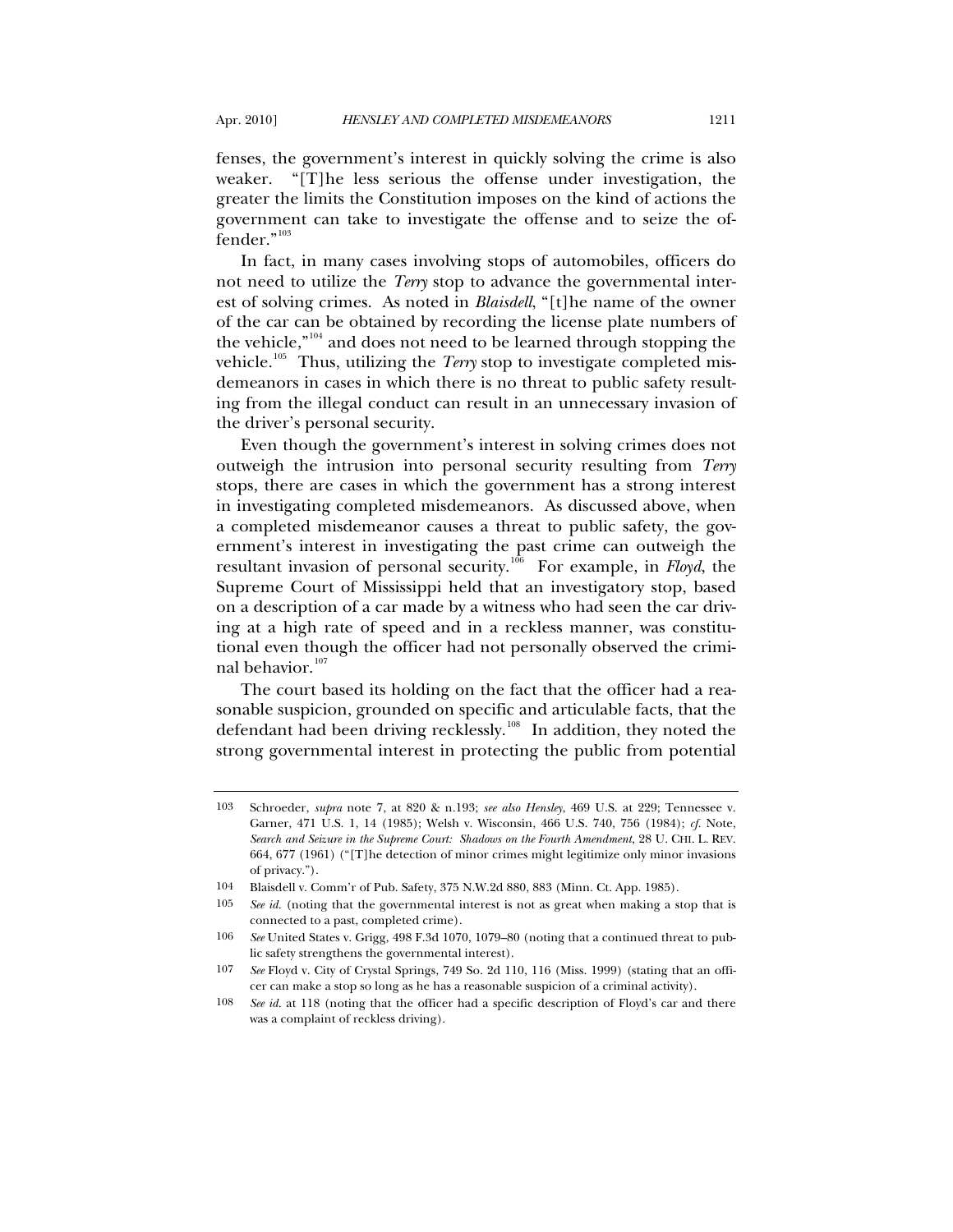harm caused by the suspect of the past misdemeanor.<sup>[109](#page-21-0)</sup> The court stated:

The public concern served by the seizure is evident—a reckless driver poses a mortal danger to others. There exists in such a situation an absolute necessity for immediate investigatory activity. . . . To cling to a rule which would prevent a police officer from investigating a reported complaint of reckless driving would thwart a significant public interest in preventing the mortal danger presented by such driving.

Thus, in *Floyd*, the government had a strong interest in investigating the past misdemeanor because of the potential for a resulting threat to public safety.

In *State v. Duncan*, the Washington State Supreme Court held that a *Terry* stop to investigate a person who may have been observed drinking alcohol in public was unconstitutional under the Fourth Amendment.<sup>[111](#page-21-2)</sup> In coming to this conclusion, the court "acknowledged the principle in *Hensley* that the traditional interest in officer safety and crime prevention 'may not be present when dealing with past crime.<sup>""[112](#page-21-3)</sup> In this case, unlike some of the above cases involving reckless driving which could result in harm to others even after the witnesses were no longer in sight of the criminal action, there was arguably no threat to the public caused as a result of the public consumption of alcohol; the court therefore ruled the police investiga-tion unconstitutional.<sup>[113](#page-21-4)</sup> Furthermore, because of the lack of severity of the crime, the governmental interest in solving the crime did not outweigh the personal intrusion resulting from the investigation.<sup>[114](#page-21-5)</sup>

Thus, adopting a balancing test, instead of a per se standard, in which courts can take into account the threat to public safety caused by the completed misdemeanor, renders the holding in *Blaisdell*<sup>[115](#page-21-6)</sup> irrelevant because the governmental interest in solving crimes is not

<span id="page-21-0"></span><sup>109</sup> *See id.* at 117 (stating that the intrusion to Floyd was minimal and the interest served was great).

<sup>110</sup> *Id.*

<span id="page-21-2"></span><span id="page-21-1"></span><sup>111 43</sup> P.3d 513, 521 (Wash. 2002) (refusing to extend *Terry* stops to past crimes that officers did not witness and that did not involve a traffic infraction).

<span id="page-21-3"></span><sup>112</sup> United States v. Grigg, 498 F.3d 1070, 1078 (9th Cir. 2007) ("The . . . focus on preventing *crimes*, and promoting the interests of justice in arresting *felons* in *Hensley*, suggests that the interest in preventing civil infractions may not be accorded the same weight." (quoting *Duncan*, 43 P.3d at 518)).

<span id="page-21-4"></span><sup>113</sup> *See Duncan*, 43 P.3d at 521 ("Possessing or consuming alcohol in public is not a  $\text{ crime} \dots$ ").

<span id="page-21-5"></span><sup>114</sup> *See id.* at 518–19 (noting that, with a lesser crime, a lower level of intrusion will be tolerated).

<span id="page-21-6"></span><sup>115</sup> *See* Blaisdell v. Comm'r of Pub. Safety, 375 N.W.2d 880, 883–84 (Minn. Ct. App. 1985) (stating that the balancing test weighs the benefit to the public against the intrusion upon the motorist's rights).